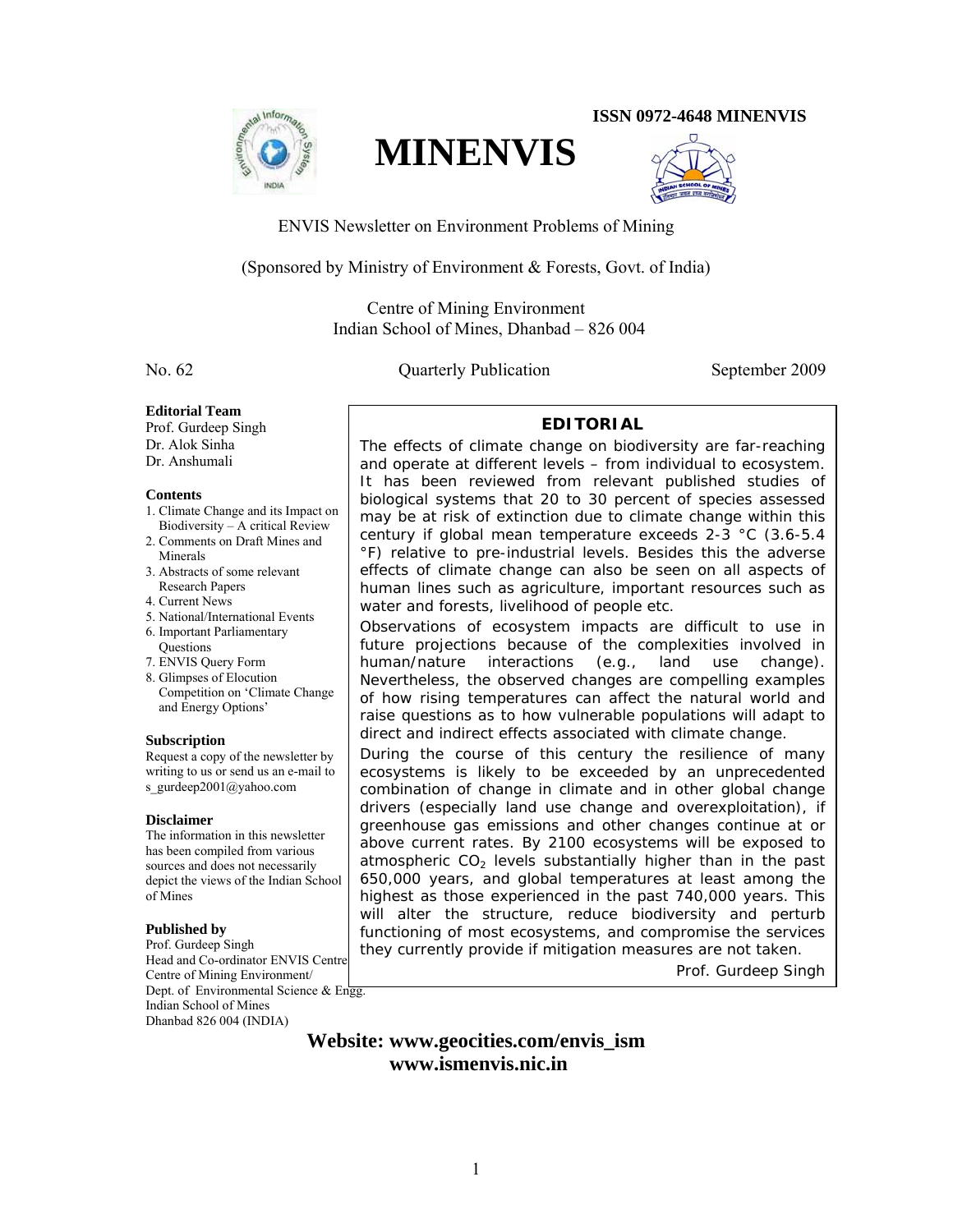

# **Climate Change and its Impact on Biodiversity – A critical Review**<sup>∗</sup>





1 Ministry of Environment and Forests, Paryavaran Bhavan, C. G. O. Complex, Lodi Road, New Delhi - 110 003, India 2 Centre for Advanced Study in Zoology, Department of Zoology, Banaras Hindu University, Varanasi - 221 005, UP., India

Planet earth is changing physically, chemically and biologically due to the effect of anthropogenic activities. The major global impact of human interference in ecosystem functioning is manifested in the form of climate change. The gradually accumulating evidence of the indirect effect of this change on biodiversity is causing worldwide concern. Intensive industrial growth and other anthropogenic-based activities have lead to escalating emissions of the green house gases (GHGs) in the atmosphere. This is mainly responsible for causing a drastic change in the climate. The resulting environmental stress and its impact on ecosystems and biodiversity are becoming evident at the global level. Tropical countries, including India, faces the challenges of sustaining rapid economic growth while dealing with the global threat of climate change.

Recent scientific data indicates that the  $2^{0}C$  rise in average global temperature cannot be stopped but action can be taken to avoid further increase by taking mitigation measures. The adverse effects of climate change on agriculture, important resources, such as water and forests and even on the livelihood of people, are looming in the horizon. Solutions should be real and sustainable. All, including scientists, corporate sectors, policy makers, general public have to work together. This is essential so as to understand the biological and economic implications on one hand and to implement the mitigation, adaptation, and policy decisions on the other hand. India has already developed a national strategy, firstly to adapt to climate change and secondly to further enhance the ecological sustainability of the country's path to development.

In the present communication, an effort is made to assess and discuss the direct impact of climate change on ecosystems particularly on marine habitats and glaciers. The indirect impact on biodiversity, including terrestrial and marine plants, animals and microorganisms as well as on human health are further appraised. Few measures have also been proposed to deal with the situation through mitigation and adaptation. 'National Action Plan on Climate Change' having an eight-point agenda viz. National Missions, to promote efficient and alternative energy use and to gradually reduce the country's reliance on fossil fuels is also discussed.

**Keywords.** Global warming; greenhouse gases; marine biodiversity; aquatic biodiversity; mitigation; adaptation

# **1. Introduction**

 $\overline{a}$ 

The findings of the Intergovernmental Panel on Climate Change (IPCC) Working Group-I, Fourth Assessment Report (1850 to 2005) indicating that human activities are almost certainly and unequivocally causing the planet to become warm, are irrefutable. This has not occurred all of a sudden. The point of time implicated in the rapid rise in green house gases (GHGs) goes back to the start of the industrial revolution, more than 150 years ago (IPCC 2007; Steffen 2004). IPCC has predicted that global temperatures will rise between 0.15<sup>o</sup>C and 0.3<sup>o</sup>C per decade, average rate of warming being 0.2<sup>o</sup>C per decade (Giles 2007). Eleven of the last 12 years (1995-2006) rank among the 12 warmest years. Average global temperature has increased by about  $0.6$ <sup>6</sup>C during 1901-2000 and global mean sea level rose by 12 to 22 cm during the last century. GHG emissions due to human activities have increased by 70 % between 1974 and 2004.

Atmospheric CO<sub>2</sub> alone has increased by 26% during the past 150 years (Houghton *et al.,* 1990) but by 80 % during 1970-2004 alone. The burning of fossil fuels and deforestation are the two main factors contributing to about 65% and 35%  $CO<sub>2</sub>$  increase, respectively. The main cause for climate change is attributed to noxious emissions from human activities, especially excess amount of  $CO<sub>2</sub>$  are released due to burning of fossil fuels. It has been estimated that  $CO<sub>2</sub>$  emission has increased from 277 ppm since the industrial revolution to 384 ppm by 2007. If the present rate of emission of GHG continues, the atmospheric  $CO_2$  concentration is predicted to double by the year 2010 and triple by 2100 (Houghton *et al.,* 1990). These changes are beginning to affect the entire world, from low-lying islands in the tropics to the Polar Regions (Walker 2007). As of now,

<sup>∗</sup> *This article has been presented in the Symposium on Functional Diversity and Ecophysiology of Animals organized by Department of Zoology, Banaras Hindu University, Varanasi, U.P. during 21st–23rd February, 2009 and brought out in the Proceedings of the Symposium.*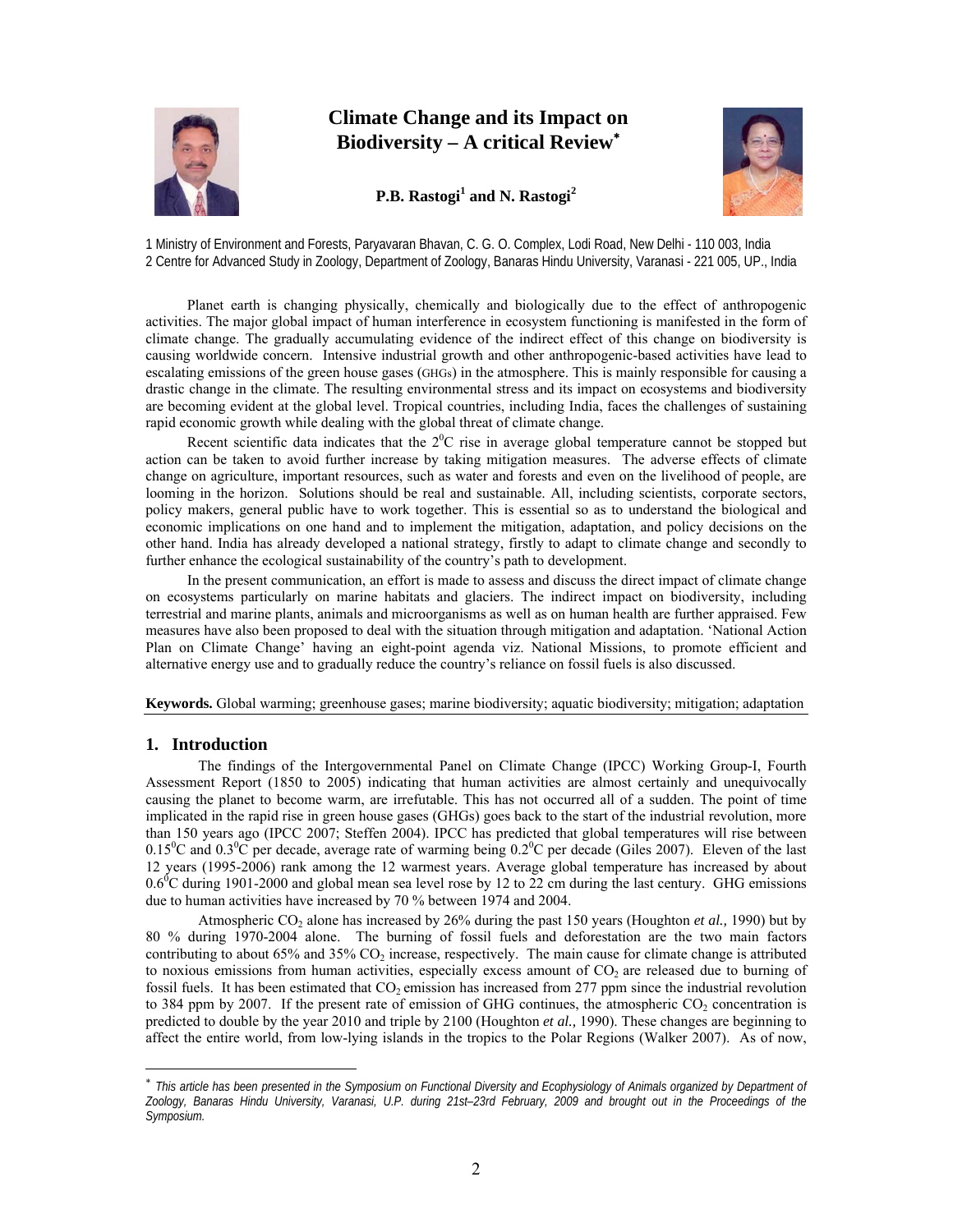more than 8 billion tons of carbon is released into the atmosphere, out of which, 4.9 billion tons is absorbed by the oceans. The ability of the oceans and land to absorb  $CO<sub>2</sub>$  is expected to decrease over time, if emission continues at the same rate. Two billion tons increase in atmospheric concentration is equivalent to 1 ppm. This means we are increasing the concentration of CO<sub>2</sub> yearly by more than 2 ppm. The tipping point for a  $2^{6}C$  rise in average global temperature rise is considered to be 450 ppm  $CO<sub>2</sub>$  equivalent. We are fast approaching this danger mark. Climate change will be catastrophic even at  $2^{6}$ C raise. Even if no more carbon dioxide is put into the atmosphere, average warming of  $0.6^{\circ}$ C can still be expected over the rest of the century.

IPCC has also predicted that temperature will rise by 1.4-5.8<sup>0</sup>C by 2100, with a predicted 2.7-4.3<sup>0</sup>C increase over India itself, by 2080. The panel also predicted an increase in rainfall over the sub-continent by 6-8 % changes in precipitation patterns, sea level rise up to 88 cm and increase in vector borne diseases, such as malaria and dengue by 2100, due to increase in average temperature. Billions of world's poorest people may have to bear the brunt of global warming, in the form of increasing incidences of vector-borne diseases, drought, diminished agricultural productivity and extreme weather conditions (Hopkin, 2007a).

However, recently biomass burning has been implicated in formation of the dense Asian Atmospheric Brown Cloud (ABC) which emanates from Southern Asia and persists over much of the Indian continent and the Indian Ocean during the winter (Gustafsson 2009). Its cooling effect may balance or even surpass the warming effect of greenhouse gases.

## **2. Global climate change: general**

In the atmosphere, greenhouse gases, such as water vapour, carbon dioxide, ozone, methane, nitrous oxide and fluorinated gases**,** act like the glass roof of a greenhouse by trapping heat and warming the planet. The natural levels of these gases are increasing in the atmosphere day by day and are supplemented by emissions resulting from human activities such as burning of fossil fuels, farming activities and land use changes. Earth's surface and lower atmosphere are warming and this rise in temperature is leading to many other environmental changes.

World coal consumption in 2006 reached a record 3090 million tones of oil equivalent (Mtoe), an increase of 4.5 % over 2005, and accounted for 25 % of world primary energy supply and 32 % of fossil fuel energy. According to Worldwatch (March-April, 2008), China, United States, European Union and India have used 38 %, 18 %, 10 % and 8 % coal respectively. Meeting any climate stabilization target will require control of emissions and Carbon Capture and Sequestration (CCS) as a way to reconcile coal consumption as an energy resource with its role as a major contributor of  $CO<sub>2</sub>$  emissions.

# **3. Impact of climate change on the environment**

### 3.1 *Melting of the glaciers*

Arctic, Antarctic and Himalayan ice-caps, land and ocean, not only play an important role in the climate dynamics of the entire planet but are also highly vulnerable to global change (Anonymous 2006). Melting of glaciers in the Himalayas, Greenland and Antarctic is one of the most convincing evidence of the impact of climate change. This will threaten the livelihoods of millions of people (Allen *et al* 2008; Cyranoski 2005). The Arctic ice is melting at an alarming rate and it is also predicted that it may completely melt by 2040 (Goswami 2008). Himalayan glaciers are also predicted to vanish in the next 40 years (Pimparkhedkar 2008). Antarctic and Greenland glaciers would also melt. Melting of glaciers would be akin to unplugging the refrigerator in the north (Himalaya) and far north (arctic). Everything preserved would start rotting. The soils of northern areas would get crammed with organic matter. Rising temperatures would cause glacial lakes to swell up to the bursting point. In fact, vanishing glaciers and declining water supplies have already been reported (Ding *et al* 2005). Billions of people rely on water that ultimately comes from the Himalayas. Hydrological models suggest that the effects of climate change would be far reaching.

#### 3. 1.1 *Environmental impact due to rise in sea level*

The rate of sea-level rise is proportional to the global rise in temperature and it is predicted that sea levels would rise up to 1.4 meters by 2100 (Hopkin 2007b). As sea ice and glacier retreat, permafrost melting, carbon fluxes, vegetation changes would have tremendous impact on biodiversity (Walker 2007). A study of permafrost trees by counting the asymmetrical tree rings revealed drastic changes in the trees due to global warming since 1970. Moreover, it is also predicted that no permafrost tree would be left by the end of the century i.e. 2100. Rising sea levels would threaten agricultural land, coastal mangroves and wetland systems and increase the flood risk faced by the quarter of India's population that lives in the coastal region. It may also contaminate fresh water supplies affecting drinking water and irrigation. Increase in salinity and then inundation would ultimately affect biodiversity. Production of wheat and rice in India and China will be affected due to reduction of water in the rivers and depletion of ground water in future (Brown 2008).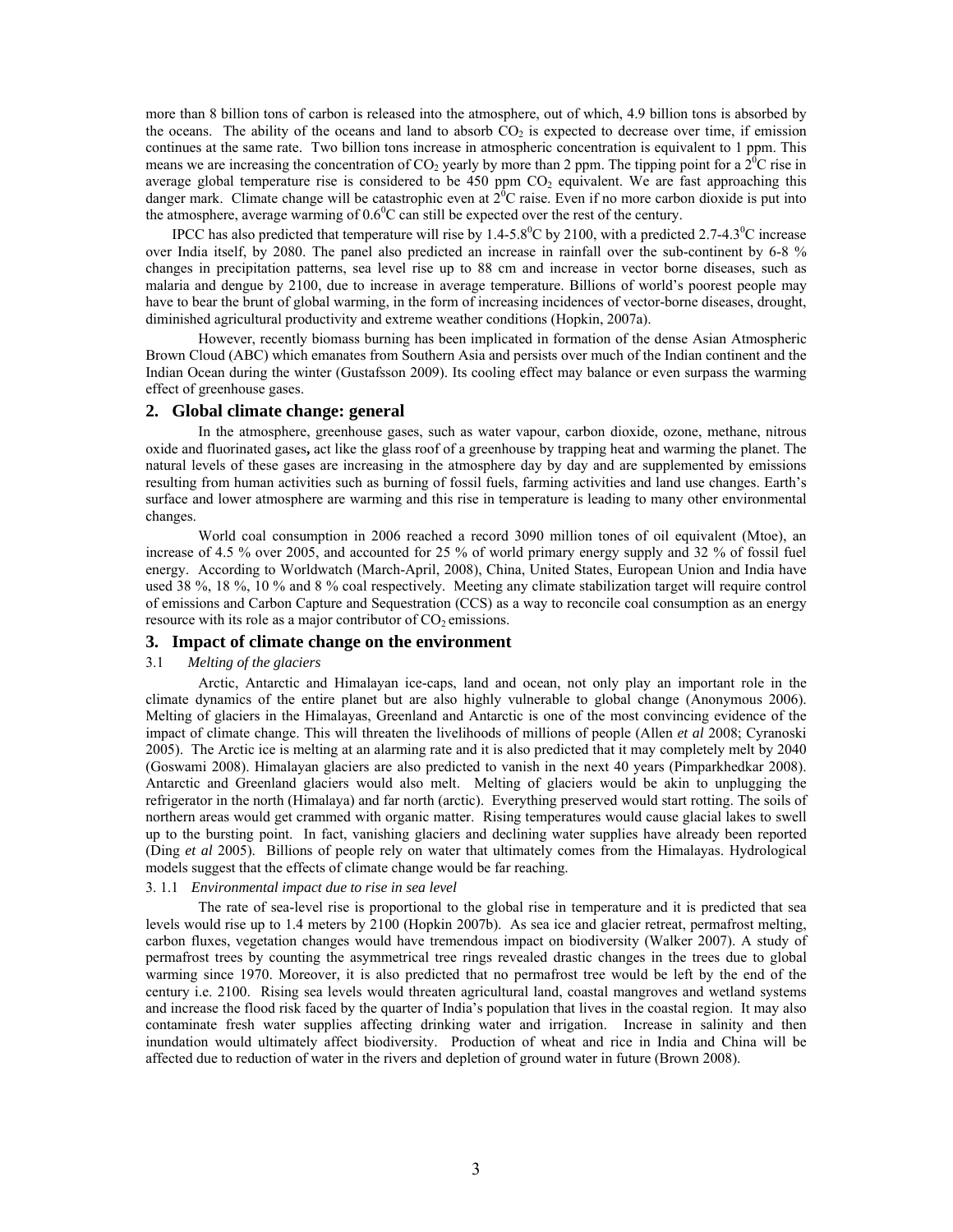#### 3.2 *Environmental impact due to weather changes*

Global warming will tend to make wet places wetter and dry places drier. Lack of water already impedes development in many areas of the world and further drying will magnify the impact (Broeckerand and Kunzig 2008; Caldeira 2008). More frequent heat waves have been predicted due to increasing GHG concentrations in Europe (Seneviratne 2006). Europe has already experienced warmer winters and other such extremes in the recent past when the continent was struck by an unprecedented heat wave and serious drought during 2003. Heavy precipitations and droughts have also been reported during 2002. Britain has also witnessed catastrophic extreme rainfall events in June-July, 2007. Changing rainfall patterns will directly affect food security. Extreme events like drought, torrential rain, flash floods, cyclones and forest fires would be more common.

### **4. Impact of climate change on biodiversity**

According to the Millennium Ecosystem Assessment Report, ample evidence is available indicating that climate change affects biodiversity. Climate change is already forcing biodiversity to adapt either through shifting habitat, changing life cycles or development of new physical traits. Global loss of biodiversity and accelerated rates of extinction have been reported which have direct effects on the functioning of ecosystems (Cardinale *et al* 2006). It has also been predicted that many of the plant and animal species will vanish if temperature continues to rise (Pounds and Puschendorf 2004) at the same rate. It is anticipated that many species will not be able to keep up with the rapidly changing climate. Basic structure of a wide variety of ecosystems would be disrupted. It is predicted that 15-37 % species will become extinct by 2050 (Thomas *et al* 2004). Most susceptible species will be those with restricted ranges, bounded distribution, poor dispersal abilities, specialized habitat requirements, or small populations. Size of extinction will be directly related to the degree of global warming. A rise in  $2^{0}C$  in the next century will lead to numerous extinctions. Current conservation status and population growth rate associated with past changes in agriculture have been used to assess the impact on biodiversity. Since biodiversity and ecosystem function are inextricably linked, biodiversity loss across all terrestrial ecosystems is suggested to be closely associated with intensification of agriculture (Butler 2007). The resilience of ecosystems can be enhanced and risk of damage to human and natural ecosystems reduced through the adoption of biodiversity based adaptive and mitigative strategies.

#### 4.1 *Impact on aquatic biodiversity*

The world's oceans are changing physically, chemically and biologically due to the stress of climate change. In 1800,  $CO_2$  concentration in the atmosphere was 280 ppm and pH averaged 8.16. Today,  $CO_2$  in the atmosphere is about 380 ppm and pH average is about 8.05. Estimates suggest that pH may drop still further to 7.9, by the end of the century. Each step change on the pH scale indicates a ten-fold change in acidity (Ruttiman 2006). Experiments on sea urchins and snails indicate mortality effects on long term (a year or more) exposure to high levels of CO2. This indicates that animals cannot adapt very rapidly to large scale changes in  $CO<sub>2</sub>$  concentrations. It has also been observed that deep-sea animals are much more sensitive to changes than animals found in shallow water.

Microscopic animal populations living in sea floor sediments declined after being exposed to a pH drop of just 0.1, for one month. Recently, Hill (1995) has reported rise in ocean water temperature in the coastlines of California. During the same period (in the last 40 years), population of zooplanktons i.e. tiny shrimps, larvae and other drifting animals in the Californian current have declined by 80%, apparently because of the warming effect. Photosynthesis in phytoplanktons provides  $O_2$  and reduction mean less  $O_2$  availability in the oceans and further respiratory function problems for the ocean animals. Oceans remove  $CO<sub>2</sub>$  from the atmosphere and lock it away in the calcium carbonate of the shells and skeleton of marine organisms. Higher levels of atmospheric CO2 from different sources including combustion of fossil fuels, thermal power plants, cement plants etc. will make the sea levels more acidic by dissolving  $CO<sub>2</sub>$  in water to produce carbonic acid and slow down the rate of calcification, ultimately reducing the ocean's ability to absorb more  $CO<sub>2</sub>$  (Ruttimann 2006; Schiermeier 2007).

All the deep-sea cold water corals are more vulnerable to acidification since reefs (which act like cities) are built out of aragonite which dissolves in acidic water more quickly (Ruttimann 2006). Acidic seas destroy spikes of sea urchins and erode the carbonate shells of shelled marine animals. Shelled petropods (marine snails) are important source of food for salmon, mackerel, herring and cod. If calcifying animals like corals, petropods clams, oysters, lobsters and planktons are unable to sustain their population; many other species dependent on them will be affected with consequent drastic impact on the marine food web. If deep sea corals are in trouble, many important fish species which rely on them for shelter will also be affected. Fishes e.g. anchovy, sardine, mackerel and squid have declined by 35% since 1950. New emerging evidence suggests that larval and juvenile fishes are also susceptible to changes in ocean pH levels.

Marine ecosystems provide a wide variety of goods and services, including vital food resources for million of peoples. Biodiversity loss in oceans as well as estuaries, coral reefs, coastal and oceanic fish communities are increasing. Loss of populations, species or entire functional groups has been reported. Recent findings have suggested that the elimination of locally adapted populations and species not only impairs the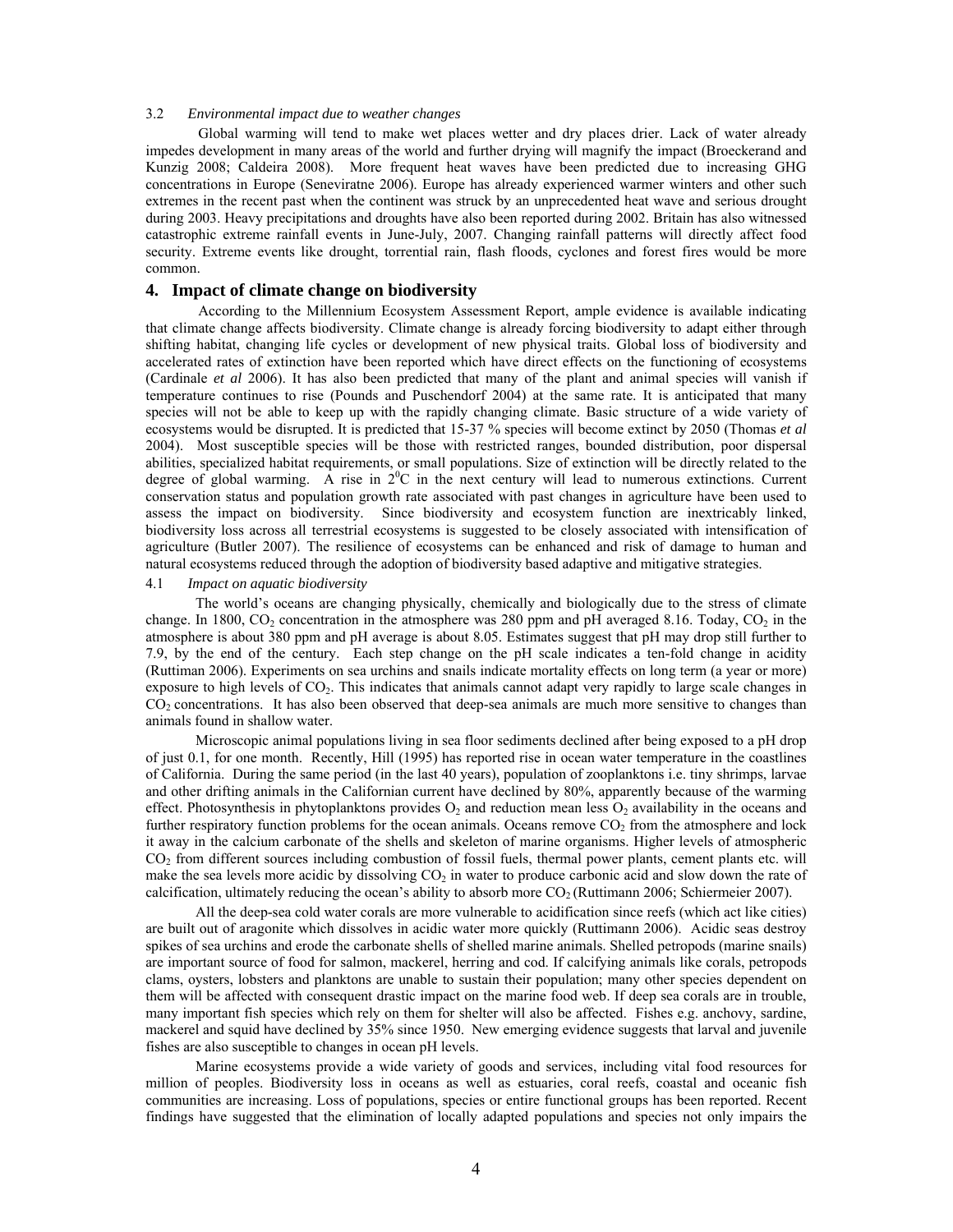ability of marine ecosystem to feed a growing human population but also destroys their stability and recovery potential (Worm *et al* 2006).

Gaseous emissions from various industries cause acidification and eutrophication of the fresh water ecosystems like lakes and streams due to pollution. These kind of human impacts generally alter the structure and function of the ecosystems by changing the species composition of communities and effecting nutrient cycle and ultimate threaten the balance of planet's biosphere (Rastogi and Rastogi 2000).

#### 4.2 *Impact on terrestrial biodiversity*

Analysis of the impact of habitat loss and habitat fragmentation on biodiversity reveals that habitat fragmentation has confined many species to relatively small areas within their previous ranges resulting in reduction in genetic variability (Rastogi and Rastogi 1998). Warming beyond the normal temperature range will stress ecosystems and floral and faunal biodiversity, leading to extinctions exceeding the normal background level. Warmer temperatures and the resultant reduction in water availability have contributed to slow death of conifer forests of western United States. Recent reports reveal that mortality rates in conifer forests have doubled in the past several decades (van Mantgem 2009). Amphibian decline in Costa Rica has been reported due to change in weather conditions (Pounds and Puschendorf 2004). Many species of amphibians are declining fast due to climate change. In Arctic Tundra, dramatic losses in the breeding habitat of water birds are reported (Anonymous, 2006). Birds being mobile will be impacted most and threat to bird biodiversity is growing in both scale and scope. It is predicted that 30 % of land-bird species will become extinct by 2050. A 40% decline in sea birds of the coast of Southern California is also reported. One zooplankton eating bird species i.e. Cassin's auklet has suffered a 60% population decline since the late 1970's.

A  $2^{\circ}$ C increase in temperature since 1880 is recorded in far northern climate in the green belt of forests stretching across Canada, Alaska and Siberia as confirmed by the tree ring records (Taube 1995). These forests are suffering from the moisture stress due to evapo-transpirations caused by the warm climate and are not showing any sign of exuberant growth. The impacts of global warming on silviculture and decline in population of spruce and pines has already been reported (Overpeck *et al.,* 1991). More frequent insect attacks are also reported due to warming. Several outbreaks of bark beetles have been reported in Southern Alaskan forests since 1970s, devastating several million acres of forests. Actually, warmer temperature conditions shorten the reproductive cycle of bark beetles from two years to one year resulting in dramatic population increase. Thus, insect survival benefits from warmer temperature. Therefore, beetle infestation is the direct consequence of global warming (Hill 1995).

 It is predicted that global warming will also affect wildlife diversity. It is anticipated that during a period of gradual climate change, grazing animals would evolve along with shifting vegetation accompanied by the carnivores, but with the rapid climate change, there is no hope of such gradual adjustments. The warmer and wetter climate will cause faster reproduction and greater survival of disease causing viruses, bacteria and parasites. The incidence of hookworm, schistosomiasis, polio, hepatitis B and other afflictions will tend to increase. Thus, an increase in temperature will affect people, plants and wildlife directly or indirectly (Gambhir 2008).

# **5. Approach and Policy of the Government of India for mitigation and adaptation to climate change**

About one-third of India's population lives below the poverty line, earning less than one US \$ in a day. Therefore, India's development strategy mainly focuses on strengthening the economy and alleviating poverty, aiming to increase Gross Domestic Product (GDP) and per capita income. Our sustainable development must address issues of food, nutrition and energy deficit. India has registered strong economic growth (8-9%) in recent years supported by an energy growth rate of less than 4 % (Anonymous, 2007) and contributes to 4 % of global GHG emissions. Since India is trying to develop its economy, rising industrialization and urbanization will rapidly increase GHG emissions and contribute to global climate change. It is predicted that if GHG emissions continue as at present, between 5-20 % of the global GDP can be wiped off by the beginning of the next century (Giles 2006). It has been calculated that four-fold increase in the country's GDP will require 2.8 fold increase in carbon dioxide emissions, 1.3 times more methane and 2.6 times more nitrous oxide emissions unless proper action is taken. A 30 % reduction in  $CO<sub>2</sub>$  emissions will raise the number of poor by 17.5 %. Therefore, our country's economists and scientists have to find the ways to cut emission incrementally over several years while not slowing down development and economic growth.

The U.N. data indicates that India's per capita emission of  $CO<sub>2</sub>$  is at 1.2 tons/annum (in 2004) as compared to the world average of 4 tons/annum. This is still way behind the record value of 20.6 tons for the United States, for the same year. As a developing nation, India is not yet required to cut the emissions under the Kyoto Protocol despite mounting pressure from environmental groups and industrialized nations. It has also been kept in mind that despite the development imperatives, per capita GHG emissions will not exceed the per capita GHG emissions of the developed countries. Many representatives from developed countries want that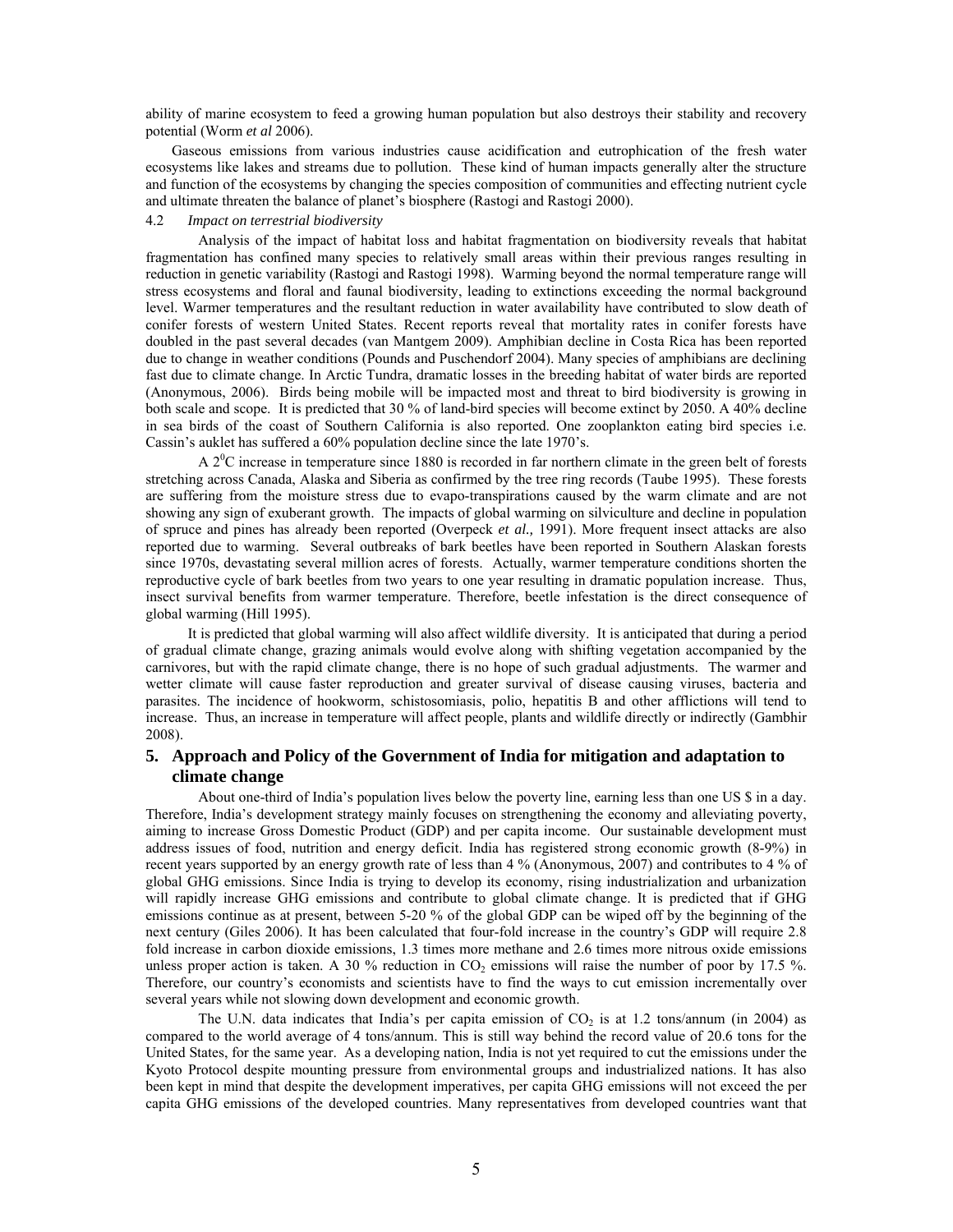developing countries should make a firm commitment towards emission reduction targets. It is to be mentioned here that developed nations have the obligation to rectify this, since they have contributed to this pollution over the years, particularly in the past centuries.

Kyoto introduced Clean Development Mechanism (CDM) to make an average 5 % reduction (relative to 1990 levels) of green house gas emissions by 2012. Only developed countries were required to make cuts. Brazil, India and China were not included in the list of countries required to make such cuts. Kyoto gives credits to industrialized countries for helping poor countries to reduce or lock away emissions. The system forces rich countries to implement real carbon reductions.

The approach and policy directions have also been spelt out in "India: Addressing Energy Security and Climate Change" released in October, 2007 (Anonymous, 2007). The National Council on Climate Change headed by our Hon'ble Prime Minister has prepared a 'National Action Plan on Climate Change' and has set an eight-point agenda to not only promote efficient and alternative energy use, but also to gradually reduce the country's reliance on fossil fuels (Anonymous, 2008). Following eight National Missions are the core of the National Action Plan to achieve the key goals:

- 1. **National Solar Mission**: To increase the use of solar and other renewable and non-fossil sources of energy including nuclear, wind and biomass energy.
- 2. **National Mission for Enhanced Energy Efficiency:** Schemes and programmes initiated through Energy Conservation Act, 2001 and Bureau of Energy Efficiency will save 10,000 MW by the end of 2012.
- 3. **National Mission on Sustainable Habitat**: Sustainable habitat will be achieved through improvements in energy efficiency in buildings, management of solid waste including power from waste and model shift to public transport.
- 4. **National Water Mission**: To ensure integrated water resource management to conserve water, minimize wastage and ensure more equitable distribution both across and within the States, use of ocean water, optimize efficiency of existing irrigation system.
- 5. **National Mission for Sustaining the Himalayan Ecosystem:** To sustain and safeguard the Himalayan glaciers and mountain ecosystem, prevent erosion and land degradation and to ensure stability of this fragile ecosystem.
- 6. **National Mission for a Green India:** Achieve 33 % forest cover against existing 23 % tree cover through Joint Forest Management (JFM) and Compensatory Afforestation Management and Planning Authority (CAMPA).
- 7. **National Mission for Sustainable Agriculture:** Identify and develop new varieties of crops, especially thermal resistant crops and alternate cropping pattern capable of withstanding extremes of weather, long dry spells, flooding etc.
- 8. **National Mission on Strategic Knowledge for Climate Change:** To identify challenges of and responses to climate change by ensuring funding to high quality and focused research into various aspects of climate change. Establishment of dedicated climate related academic units in the universities and scientific research institutions which will be networked. Climate Research Fund will be created to support research and disseminate knowledge.

These National Missions will enable the country to adapt to climate change along with taking the economy on a path that will progressively and substantially result in mitigation through avoided emissions.

Although India signed the U.N. Nation Framework Convention on Climate Change (UNFCC) in June, 1992, it has no binding commitment to reduce green house gas emissions because it is a developing country. But India is concerned about potential climate change since it may affect agriculture, the backbone of India's economy. Wind and solar energy are too costly and unreliable. Nuclear power cannot surmount the problem of nuclear proliferation, waste disposal and public acceptance. These factors force us to make continued reliance on fossil fuels. Capture of  $CO<sub>2</sub>$  from the major industries like thermal power plants, cement plants, steel plants, fertilizer plants etc. and disposal to the underground, seems to be another option. Other major sources of  $CO<sub>2</sub>$ emissions are the automobile exhaust and jet engines but the problem is how to capture  $CO<sub>2</sub>$  from these sources. Electric and Hydrogen cars will also help in substituting  $CO<sub>2</sub>$  emissions.

India has realized that mitigation and adaptations are the only immediate and necessary options in this direction. Mitigation is described as a human intervention to reduce GHG at source or enhance carbon sequestration, while adaptation to climate change refers to adjustments in natural or human systems in response to climate stimuli or their effects, which moderates harm or exploits beneficial opportunities. If we fail to do either of them now, we will have further problems. Time is running out. While mitigation can reduce the effects, it cannot halt the change. Therefore, New Delhi Declaration of eighth Conference of Parties to the UNFCC, urged countries to include adaptation in their development strategies. People who are the poorest and least equipped to be able to adapt to the consequences of climate change will be affected the most. Therefore,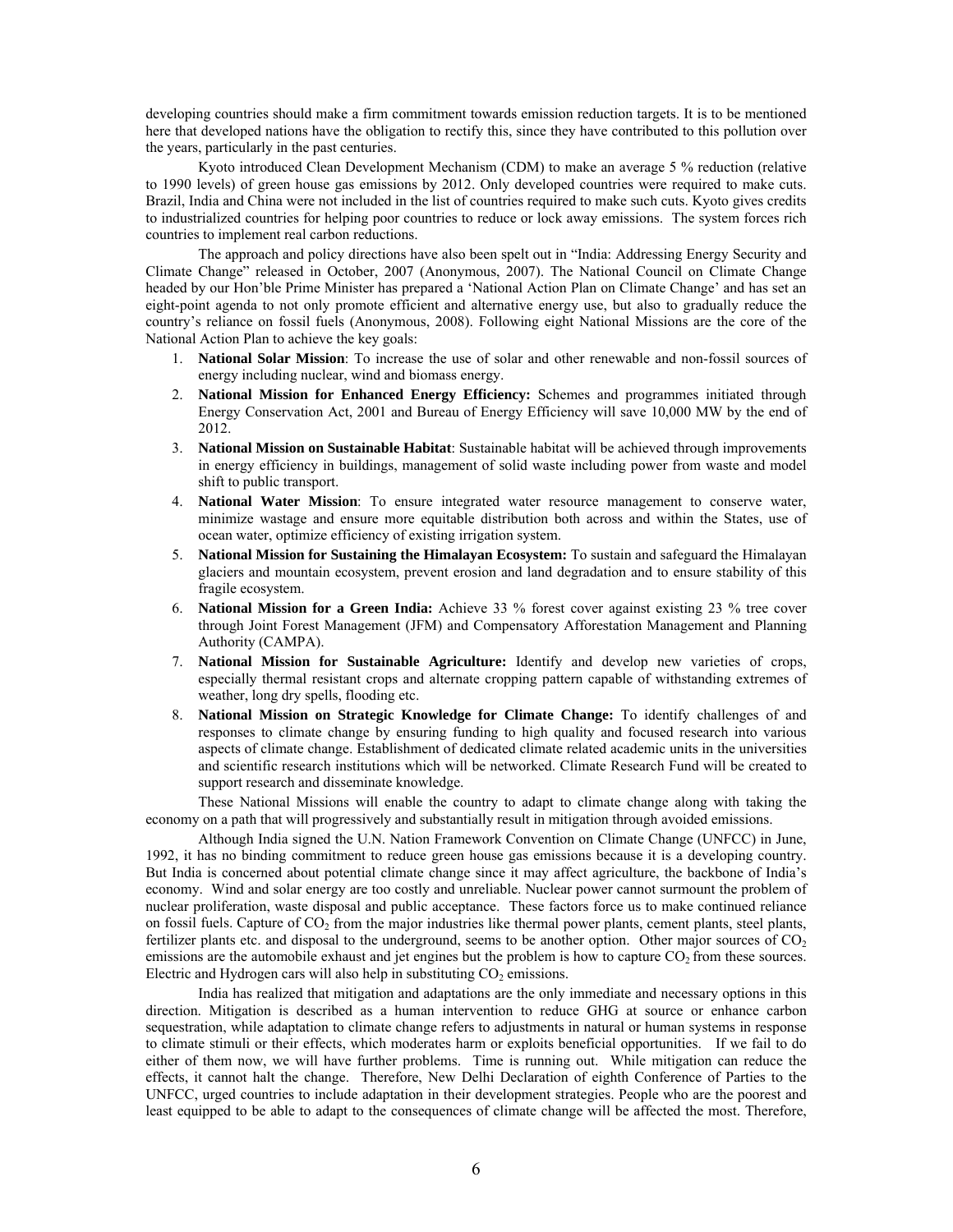African communities are also adapting to climate change for millennia (Giles 2007). India has already put some national mitigation measures and strategies in place targeting the coal, transport, petroleum, steel, cement and agriculture sectors by promoting energy conservation, alternative fuels, renewable energy technologies and afforestation. In 2001, India was the first capital city to introduce a public transport system based on an alternative fuel (compressed natural gas) to reduce polluting gases.

## **6. Future Programmes**

Keeping the predictions of the IPCC in view, India has already taken many initiatives towards mitigation and adaptation to climate change.

It is also recognized, that biodiversity itself has a role to play in climate adaptation and mitigation. Policies and programmes for the conservation and sustainable use of biological diversity have been described (Rastogi 2002). For example, the conservation of habitats can reduce the amount of  $CO<sub>2</sub>$  released into the atmosphere. Currently, deforestation is estimated to be responsible for 20 % of human-induced  $CO<sub>2</sub>$  emissions. Conserving mangroves and drought-resistant crops, for example, can reduce the disastrous impacts of climate change such as flooding and famine. In addition, for a given ecosystem, functionally diverse communities are more like to adapt to climate change and climate variability than impoverished ones. However, nature and magnitude of genetic and species diversity on certain ecosystem is still poorly known. Enormous information is available on the biodiversity but its linkage with the climate change is yet to be established. Given the interlinkages that exist between climate change and biodiversity, there is an urgent need to:

- 1. Identify and conserve biodiversity components that are especially sensitive to climate change.
- 2. Preserve intact habitats so as to facilitate the long-term adaptation of the biodiversity.
- 3. Improve the understanding of the climate change biodiversity linkages, and
- 4. Fully integrate biodiversity considerations into climate change mitigation and adaptation.

Mitigation of or adaptation to climate change should include:

- 1. Maintaining and restoring native ecosystems
- 2. Protecting and enhancing ecosystem services
- 3. Managing habitats for endangered species
- 4. Creating refuges and buffer zones and
- 5. Establishing networks of terrestrial, freshwater and marine protected areas that take into account projected changes in climate.

#### **7. Discussion**

Anthropogenic global warming of the planet earth is now a well-established fact. Its impacts are predicted to be severe, particularly for tropical countries, such as India. Impact of pollution on the biodiversity is already established (Rastogi and Rastogi 2000; Derraik 2002; Trevors 2003). Novel mitigation approaches such as utilization of reflectivity of crop surfaces (Stephenson 2009) are being advocated. In the current context, research in the Universities/Institutions in India should be directed towards investigation of the adverse impact of climate change on the flora and fauna, plant-animal-microbe associations; natural and man-made ecosystems like coral reefs, mangroves, forest, protected areas etc. Vulnerable species particularly fishes, birds, amphibians need to be targeted for research studies. Also, impact of ocean acidification on coral reefs and other marine calcifiers and long-term vulnerabilities of sensitive marine organisms to climate changes, should be examined. The effect of sea level rise and consequent predicted submergence of coastal lands and small islands, are also important areas of study.

Adaptation measures at local, regional and national level should be formulated. Technologies of controlling/reducing  $CO<sub>2</sub>$  emissions from the automobile exhaust and jet engines need to be developed. Large scale field experiments by oceanographers, chemists and biologists for the quantification of  $CO<sub>2</sub>$ , acidification level, its impact on biota and the cap-and-trade system to reduce  $CO<sub>2</sub>$  emissions from diversified industries, are some future areas of investigations.

It is still possible to avert the worst consequences of climate changes while expanding our energy supplies and meeting other developmental changes. Indian industry has adopted an approach towards low carbon growth path. Besides, Indian companies are acquiring the best climate-friendly technologies and adopting processes and practices that would bring down the dependence on fossil fuels. Steady growth over 8 % has been accompanied by a less than 4 % growth in energy consumption. Climate change mitigation strategies involve promotion of Renewable Energy Technologies (RETs), energy efficiency in industries and power plants. Attention is also given to transport and aviation sector, green buildings, greening of consumer choices by adopting appliances and equipment standards, free and open energy and carbon markets, a thrust on cleaner conventional energy technologies for the future as well as  $R \& D$  for the development of new climate-friendly technologies.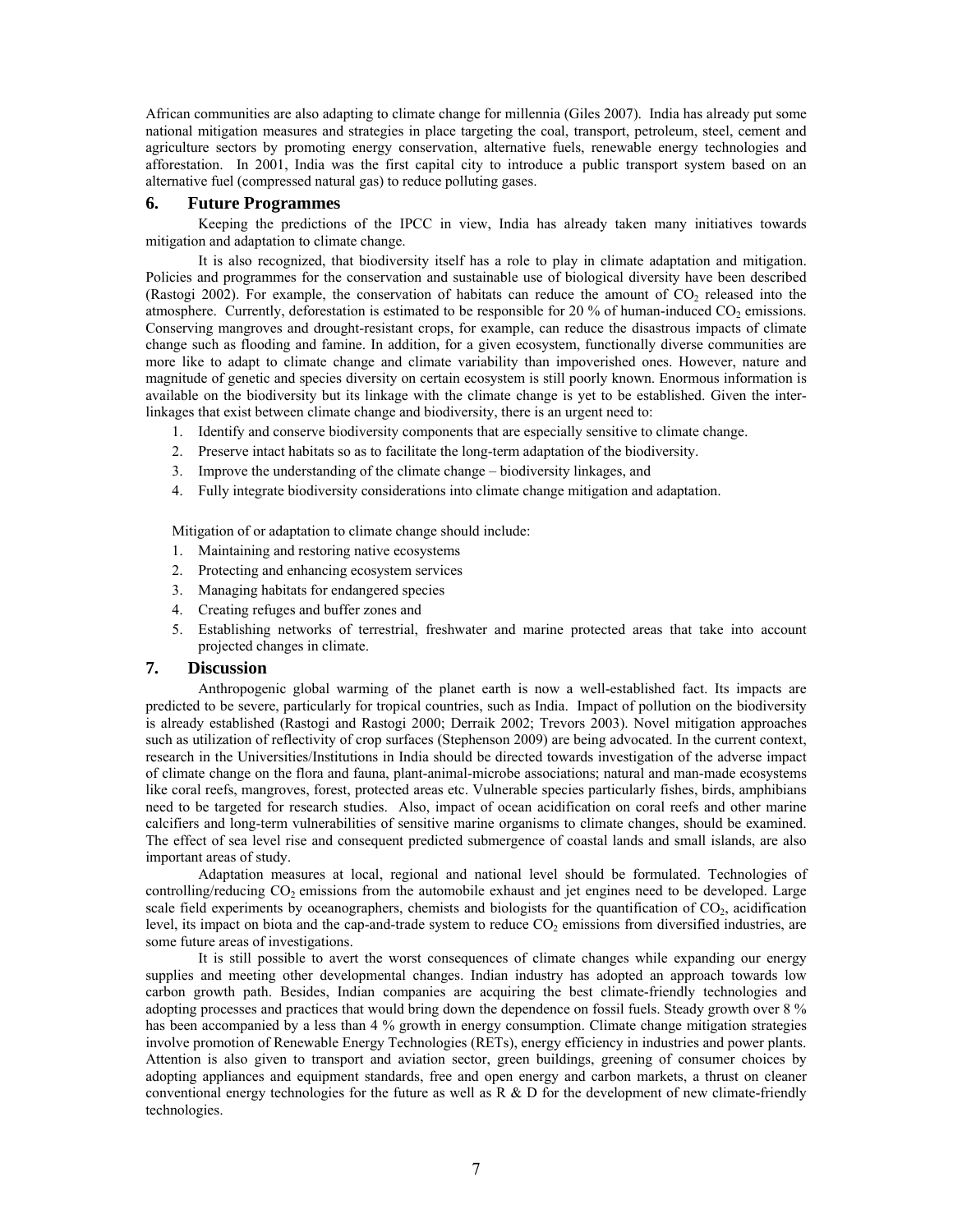The country has already achieved installation of 15,000 MW of renewable based electric capacity. Energy efficiency in the Indian Industry has increased steadily. In the major energy-consuming industrial sectors such as cement, ceramics, glass, pulp and paper, co-generation, steam and condensation systems, sugar, textile, foundry, iron and steel, aluminium, fertilizers etc., average energy consumption has been declining because of energy conservation in existing units and due to new capacity addition with state-of-the-art technology. A CII study estimated that these industries have potential to save up to 20% - 30 % of total energy consumption. Main emphasis is given to coal based power plants which presently account for 1, 35,000 MW and have to be increased to 2, 00,000 MW to meet the basic needs of bridging gap between demand and supply. The present power shortage in the country is about 8 %. Some new plants are adopting the more efficient super-critical and ultra super-critical power plants, Integrated Gasification Combined Cycle (IGCC) and Underground Coal Gasification (UCG) technology for power generation. Efforts are on to bridge the gap with the help of energy conservation. Govt. is taking active initiatives such as designating industries, making energy audits mandatory, promoting building energy efficiency codes, capacity utilization, fine tuning and technology upgradation etc. (Kembhavi 2008). Other initiatives to deal with climate change include energy audits, energy efficient and low carbon transport systems and vehicles. A planned transition to a low-carbon economy by deploying Renewable Energy (RE) will reduce emissions. Ministry of New and Renewable Energy, Govt. of India has promoted the deployment of 9 solar energy plants in 6 States during 2007-08 in Maharashtra, Jammu & Kashmir, Chhattisgarh, Haryana, Orissa and West Bengal. Indian industry is also actively participating in CDM projects. So far 392 projects registered by the CDM Executive Board, have already issued 58 million tones of certified CO2 emission reductions, for Indian projects. Energy Conservation Act serves to provide regulatory impetus to energy efficiency activities and an institutional frame work through the Bureau of Energy Efficiency (BEE).

Many developing countries are undergoing rapid economic growth and urgently need access to clean technologies to make their development environment friendly. Role of clean technologies in the abatement of pollution is already emphasized (Rastogi 2001). Developing countries have to reduce GHG emission provided steady, predictable and reliable financial and technological support is provided as agreed upon at a UN Conference in Bali in December, 2007. Transfer of environmentally sound technologies and know-how to other countries has also been discussed from time to time. Use of clean energy technologies should be encouraged to avoid further increase in temperature. These include the use of bio fuels, wind power, hydro power, waste to energy, solar photo-voltaics, hydrogen fuel cells, electric cars, sustainable green cities, geothermal power etc. (Anonymous, 2008; Kharul 2008).

Global warming predictions for the 2050s, indicate that extinction of species will sharply increase. Only effects of warmer climate are considered. However, other changes may magnify the impacts. In a given ecosystem, functionally diverse communities are more likely to adapt to climate change and climate variability than impoverished ones. However, nature and magnitude of genetic and species diversity in certain ecosystems is still poorly known. A new approach to manage and respond to climate change is required. Setting ambitious targets and to achieve them through strengthening the institutional frame work is required. Efforts should be made to stabilize the climate, generate enormous economic growth and save the planet.

The problem of climate change has been created by the developed countries but the severest impacts will be felt by those who did not create the problem i.e. the developing world. Therefore, the blame game of developed countries and using it as an excuse or rational to avoid taking proactive actions for mitigation and adaptation by developing countries including CO<sub>2</sub> emission cuts was discussed at Poznan Conference, Poland recently in December, 2008 and is suicidal. The world's addiction to fossil fuel is increasing and, therefore, use of Carbon Capture and Storage (CCS) technologies to bury  $CO<sub>2</sub>$  emissions from power plants underground in developing countries is emphasized without assigning any reason for not building more CCS plants by the developed countries when the CCS technology is so great to reduce  $CO<sub>2</sub>$  emissions.

Reduction in  $CO<sub>2</sub>$  emissions is the need of the hour. The use of renewable energy resources and improvement in energy efficiency has to go hand-and-hand to reduce GHG emissions. Stabilization of GHG concentrations in the atmosphere within a time frame at a level that will prevent dangerous anthropogenic interference with the climate system requires immediate attention. This will allow ecosystems to adapt naturally to climate change to ensure that food production is not threatened. This will permit economic development in a sustainable manner. Our policies and programmes should be for the conservation and sustainable use of biological diversity (Rastogi and Rastogi 2002).

# **References**

Allen R B, Fahnestock M and Joughin I 2008 Understanding glacier low in changing times; *Science* **322** 1061-1062 Anonymous, 2006 Editorial: Coming in from the cold; *Nature* **441** 127

Anonymous 2007 India: Addressing Energy Security and Climate Change, Ministry of Environment and Forests, Ministry of Power, Bureau of Energy Efficiency, Government of India pp1-10

Anonymous 2008 National Action Plan on Climate Change, Government of India, Prime Minister's Council on Climate Change pp1-49 Anonymous 2008 Rare green house gas adds to climate concerns; *Nature* 455 1163 Anonymous 2008 Clean Energy on a new high; *Green Energy* 4 7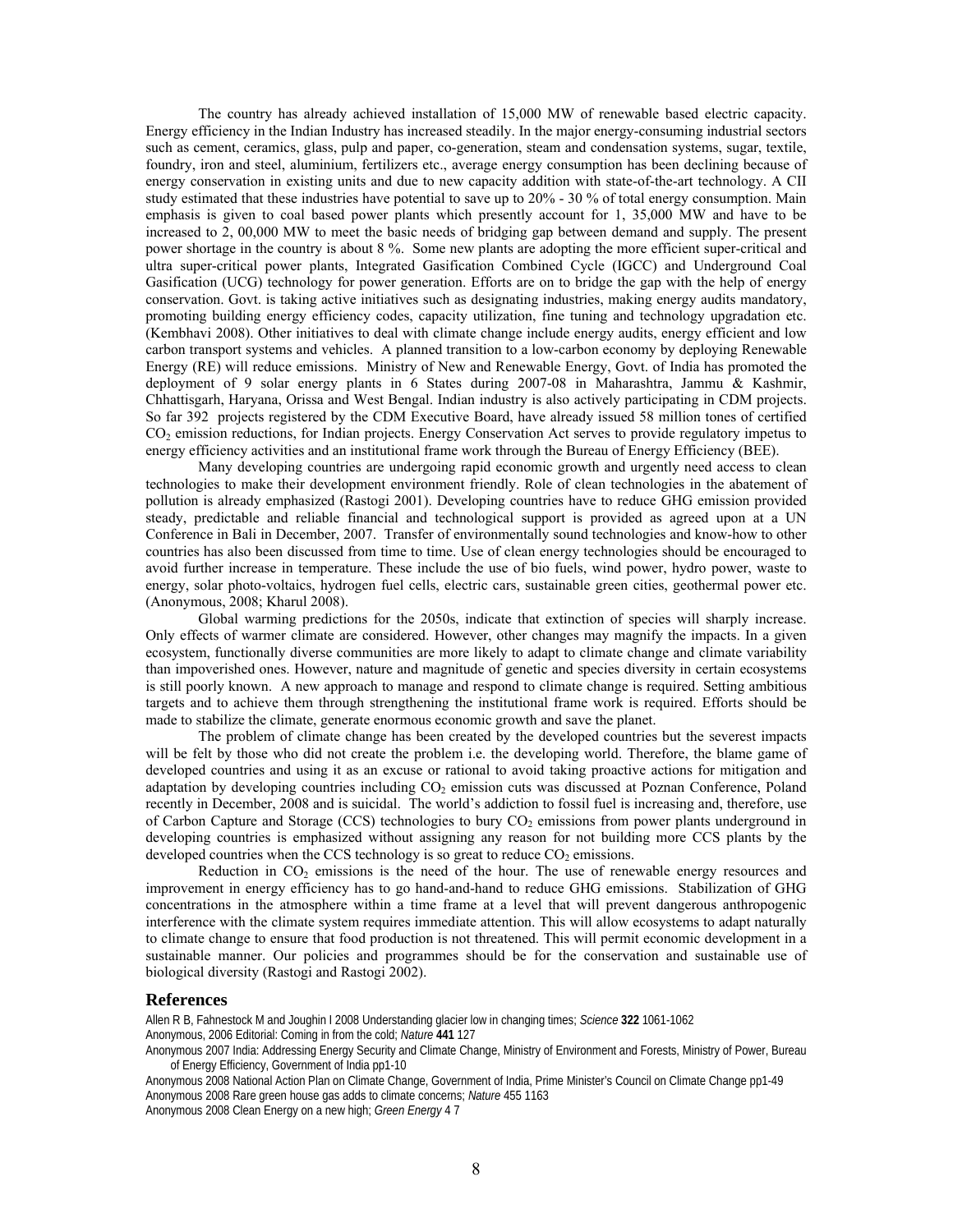Butler S J, Vickery J A and Norris K 2007 Farmland biodiversity and the footprint of agriculture; *Science* 315 381-383

Broecker S B and Kunzig R *2008 Fixing climate: What past climate changes reveal about the current threat and how to encounter it*; ( New York: Hill & Wang) pp1-289.

Brown L R 2008 Melting mountain glaciers will shrink grain harvests in China and India; Green *Energy* **4** 8

Caldeira K 2008 Taming the angry beast; *Science* **322** 376-377

Cardinale B J, Srivastava D S, Duffy J E, Wright J P, Downing A L, Sankaran Mand Jouseau C 2006 Effects of biodiversity on the functioning of tropic groups and ecosystems; *Nature* **443** 989-992

Cyranoski D 2005 The long-range forecast; *Nature* **438** 275-276

Derraik JGB 2002 The pollution of the marine environment by plastic debris: a review; *Mar. Pollut. Bull.* **44** 842- 852

Ding Y, Liu S, Xie C, Zhang Y and Wang J 2005 Yellow river at risk : River source region; Green peace available at http://activism.greenpeace.org/yellow river/yrs-english-web pdf

Giles J 2006 How much it will cost to save the world?; *Nature* **444** 6-7

Giles J 2007a From words to action; *Nature* **445** 578-579.

Giles J 2007b How to survive a warming world; *Nature* **446** 716-717

Gambhir A 2008 Consequences of warning on health; *Green Energy* **4** 31-32

Goswami B N 2008 Global warning and India monsoon; *Green Energy* **4** 24

Gustafsson Ö, Kruså M, Zencak Z, Sheesley R J, Granat L, Engström E, Praveen P S, Rao S P, Leck C, Rodhe H 2009 Brown Clouds over South Asia: Biomass or Fossil Fuel Combustion? *Science* **323** 495-498

Hill D K 1995 Pacific warming unsettles ecosystems; *Science* **267** 1911-1912

Hopkin M 2007a Climate takes aim; *Nature* **446** 706-707

Hopkin M 2007b Sea level; *Nature* **445** 581

Houghton J, Jenkins G and Ephraumus J 1990 *Climate change. The IPCC Scientific Assessment*; (Cambridge: Cambridge University Press)

IPCC Fourth Assessment Report, 2007 *The Physical Science Basis.*

Kembhavi P 2008 Energy conservation and energy management; *Green Energy* **4** 36

Kharul R 2008 The renewable route to climate mitigation; *Green Energy* **4** 38

Overpeck J T, Bartlein P J and Webb T 1991 Potential magnitude of future vegetation change in eastern North America : Comparisons with the past; *Science* **254** 692-694

Pimparkhedkar S 2008 The great glacial melt; *Green Energy* **4** 25

Pounds J A and Puschendorf R 2004 Ecology : Clouds futures; *Nature* **427** 107-109

Rastogi N and Rastogi P B 1998 Impact of habitat loss and habitat fragmentation on the biodiversity. *Proceedings of the National Workshop on Biodiversity Conservation in Managed Forests and Protected Areas*; (Bikaner: Agrobotanica Publishers India) pp156- 165

Rastogi P B 2001 Role of clean technologies in the abatement of pollution; in *Proceedings of the National Symposium on Combating Pollutants Accumulation in Ecosystem for Sustainable Agriculture* (eds) F M Prasad and A K Gupta) organized by Department of Chemistry, Allahabad Agricultural Institute, Allahabad, U.P., India during October 27-28, 1998 pp 21-31

Rastogi P B and Rastogi N 2000 Pollution vis-a-vis biodiversity; in *Environmental Stress : Indication, Mitigation and Eco-conservation* (eds) M Yunus, N Singh and J deKok (The Netherlands: Kluwer Academic Publishers) pp 73-88

Rastogi P B 2002 Policies and programmes for the conservation and sustainable use of biological diversity; in *Proceedings of the Second International Conference on Plants and Environmental Pollutions* organized by International Society of Environmental Botanists at the National Botanical Research Institute, Lucknow, U.P. during February **20** pp 4-9

Ruttimann J 2006 Sick Seas; *Nature* **442** 978-980

Schiermeier Q 2007 What we don't know about climate change; *Nature* **445** 580-581

Seneviratne S I, Luthi D, Litshim and Schar C 2006 Land-atmosphere coupling and climate change in Europe; *Nature* **443** 205-209

Steffen W, Sanderson A, Tyson P D, Jager J, Matson P A, Moore III B, Oldfield F, Richardson K, Schennelhuber H J, Turner II, B L and Wassen R J 2004 Global change and the earth systems : A planet under pressure; *Nature* **427** 244-245

Stephenson H 2009 Global Warming: Corn to the Rescue? *Science* **115** 2

Taube 1995 Is a summer climate wilting the forests of the north ? *Science* **267** 1595

Thomas C D, Cameron A, Green R E, Bakkeness M, Beaumont, L J, Collingham, Y C, Erasmus, B F N, Siequlera M F, Grainger A, Hannah L, Hughes L, Huntley B, Jaarsveld A S, Midgley G F, Miles L, Ortega-Huerta M A, Peterson A T, Phillips O L and Williams S E 2004 Extinction risk from climate change; *Nature* **427** 145-148

Trevors JT 2003 Editorial: Biodiversity and Environmental Pollution; Water Air Soil Pollut. **150** 1573-2932

van Mantgem P J, Stephenson N L, Byrne J C, Daniels L D, Franklin J F, Fulé P Z, Harmon M E, Larson A J, Smith J M, Taylor A H and Veblen T T 2009 Widespread Increase of Tree Mortality Rates in the Western United States; *Science* **323** 521 - 524

Walker G 2007 A world melting from the top down; *Nature* **446** 718-721

Worm B, Barbier E B, Beaumont N, Duffy E, Folke C, Halpern B S, Jackson J B C, Lotze H K , Micheli F, Palumbi, S R, Sala E, Selkoe K A, Stachowicz J J and Watson R 2006 Impacts of biodiversity loss on the ocean ecosystem services; *Science* **314** 787-790.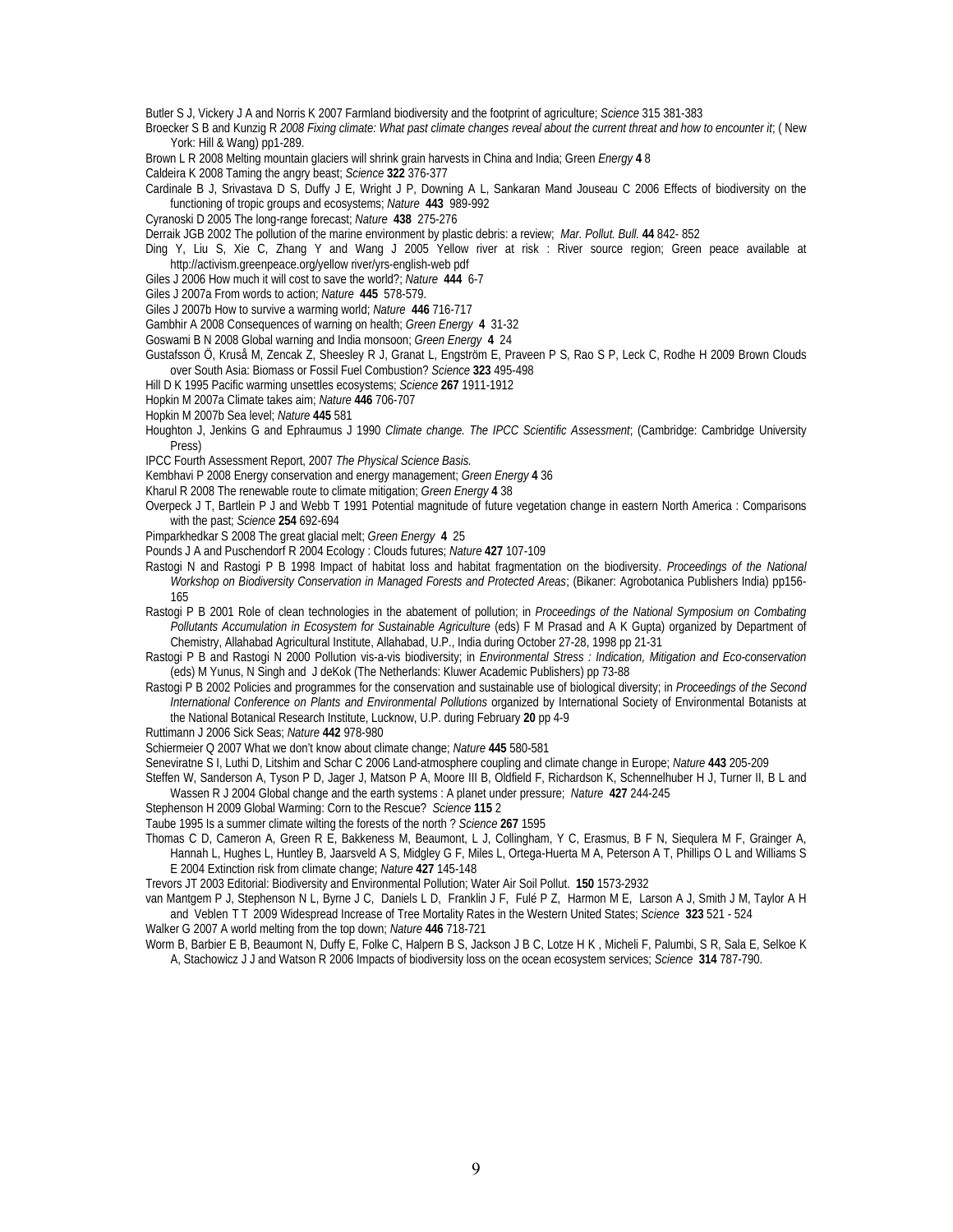# **Comments on Draft Mines and Minerals (Scientific Development & Regulation) Act, 2009**

# **V.D. Rajagopal, MSc. B.L. President MEAI, Director of Mines & Geology, GoAP. Hyderabad**



We are aware that Government of India constituted Anwar-ul HODA Committee to suggest changes to the National Mineral Policy keeping in view the low GDP in mineral sector when compared to the average GDP of all the sectors in India. After thorough debate on the subject with various stakeholders as well as respective State Governments, Anwar-ul HODA Committee submitted its Recommendations and consequently National Mineral Policy 2008 has been announced by the GoI. Now GoI has come out with the draft Mines and Minerals (Scientific Development & Regulation) Act, 2009 and is placed in the website at: http://mines.gov.policy/MMSDRACT.pdf

The new Act is intended to decentralize the powers and cut short the delays in granting mineral concessions for the development of mineral sector in the Country. In fact, the purpose of appointing Anwar-ul HODA Committee is to suggest new mineral Policy keeping in view the bottlenecks in the existing policy for the development of mineral sector. But, as could be seen from the proposed new Act, some of the powers are again centralized, though in some areas the proposals are very good. Therefore, it is time to appropriately react so that the Government may take the views positively and modify whenever the proposals contribute for the development of the mineral sector. With a view to focus attention on the issues, some of these issues are highlighted in the present topic.

# **(I) Maximum and Minimum extents for grant of Mineral Concessions:**

Hitherto, the maximum extents for grant of RP, PL and ML were 10,000 Sq.Kms, 25 Sq.Kms and 1 Sq.Km respectively. These are enhanced to 10,000 Sq.Kms, 5000 Sq.Kms, 500 Sq.kms and 100 Kilometers in respect of RPs, Large Area Prospecting Licences, Prospecting Licences and Mining Leases respectively by introducing one more tier in between RP and prospecting licence in the name of Large Area Prospecting Licence (5000 Sq.Kms). Grant of such huge extent amounts to blocking of areas by a few entrepreneurs and the new entrepreneurs may have to suffer a lot for want of areas. This needs to be debated upon. It would have been idealistic to enhance the present limits by one time with the provision for GOI to relax on case to case basis.

### **(II) Minimum Extents:**

Similarly, minimum extent proposed for PL is 1 Sq.Km (1000 hectares) and for ML it is 10 hectares. Here also, the small entrepreneurs get adversely affected since there are many small deposits which are available in less that 10 hectares area. If this system is introduced the deposits available within 10 hectares cannot be exploited. Many small deposits of minerals like quartz, feldspar, dolomite, limestone etc., are available in small leaseholds and if such deposits are prohibited it amounts to untapping valuable minerals. Hence, present minimum limits of 4 hectares in case of bedded deposits and one hectare in case of vein type deposits may better be continued.

### **(III) Powers to IBM:**

Under the new Act, the IBM is getting powers to even stop mining operations by following the same powers as are there with the Mines Safety Department, to prohibit mining if considered dangerous, merely on the basis that mining operations are a threat to conservation and environment. This will result in undue hardship to the entrepreneurs. This may also be debated upon.

### **(IV) Bidding Process :**

Another area causing concern is about a stipulation that the mineral rights are to be disposed of by way of bidding. If this is introduced only some of the few rich entrepreneurs will block the areas by taking rights in the bidding and the small entrepreneurs cannot think of entering the field of mining. The concept of bidding will lead to total collapses of the system and would help develop capitalism in the country. Therefore, this is a serious issue to be debated upon.

### **(V) Reservation for Public Sector:**

Another area where the new proposals brought out by Government of India is taking a way the enabling provisions for reservation of mineral bearing areas in favour of Public Sector undertakings. This results in complete closure of public sector undertakings in future. When very important strategic minerals are available the same need to be exploited by PSUs for the benefit of the Nation. Under new Policy this may not be possible.

# **(VI) Constitution of State and Central Tribunals:**

The Government of India is contemplating to constitute Central Tribunals to settle issues relating to nondisposal of mineral concession applications by the State Governments with in the stipulated time limit. It is good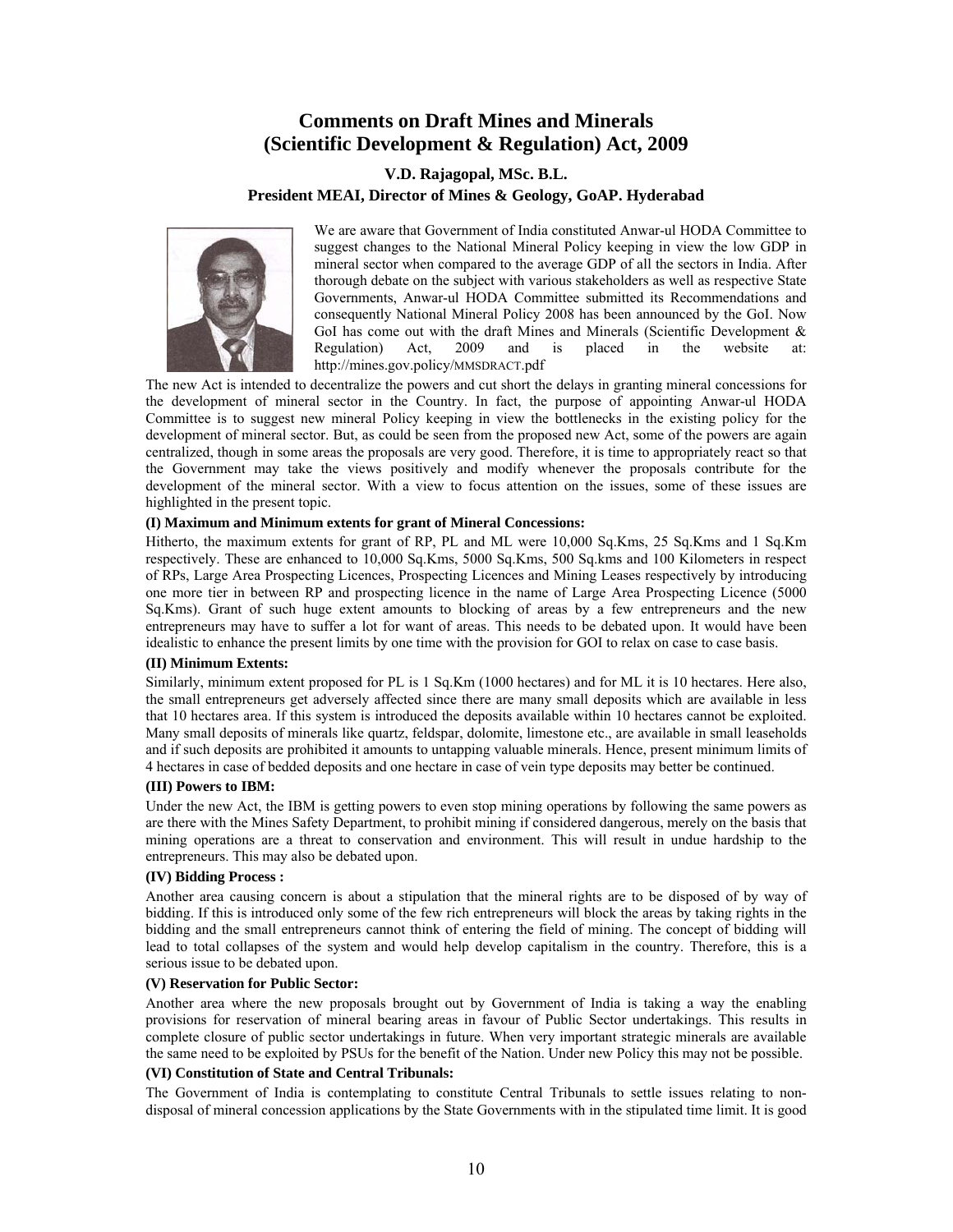if such powers are vested with the State Level Tribunals instead of Central Tribunals to avoid carrying on litigations to National Headquarters. Moreover, the litigations from the Central Tribunals go to the High Courts situated in the National Headquarters. By this process the mining entrepreneurs may have to go round the National Headquarters for each and every issue. When the concept of the New Act is to decentralize - will it not amount to centralize the process, and thus defeat the purpose of new Mineral Policy?

#### **(VII) Creation of National Mineral Fund & State Mineral Fund:**

Though this is an admirable move instead of National Mineral Fund, it is better to confine to State Mineral Fund for effective implementation.

### **(VIII) Restrictions on Transfer of Reconnaissance Licence and Prospecting Licence:**

Transfer of lease involves large scale speculation. GOI is contemplating to introduce a very liberal transfer policy. This also needs to be debated.

### **(IX) Restrictions on Allocation of Mineral Bearing Areas:**

One more area the GOI would have touched is "Mineral Exclusive Areas" to be reserved just as the Reserve Forests. But unfortunately this was not taken up.

#### **(X) Grant for Leases in Forest Areas:**

In the new policy it is now envisaged that only after taking forest clearances areas must be notified for grant. This may lead to non-clearances for forest areas and the scope of granting leases in forest areas may considerably get reduced. Instead of stipulating a time limit of say one year in-principle the applications for grant of leases in forest areas may be considered and final grants can be extended after getting forest clearances under F.C. Act'1980 by the applicants.

#### **XI. Approval of Mining Plans:**

The new act envisages delegation of powers for approval of mine plans only to IBM. Hitherto the State Directorates are approving the plans for selected group of minerals. This amounts to only centralization of powers.

#### **Conclusion:**

It is time that all the stakeholders concerned with mining shall go through the draft Mines and Minerals (Scientific Development & Regulation) Act, 2009 and give their suggestions wherever they feel such amendments come in the way for the development and growth of mining sector, since the purpose of any change is only to achieve maximum growth in mining sector.

Let us be proactive and air our views to the Policy Makers for their reconsideration.

# **Abstract of some Research Papers**

# **The Potential Importance of Mine Sites for Biodiversity - Lesley C. Batty**

## *Mine Water and the Environment (2005) 24: 101–103*

**Abstract** - Abandoned mine sites are typically viewed as environmental problems due to their negative impacts on local ecosystems. This paper presents an alternative viewpoint providing evidence of the potential importance of mine sites for supporting rare and threatened species from many of the major taxonomic orders. The potential importance of these species in remediation of polluted environments is also highlighted.

# **Biodiversity of Rocky Intertidal Benthic Communities Associated with Copper Mine Tailing Discharges in Northern Chile -** M. Medina, S. Andrade, S. Faugeron, N. Lagos, D. Mella and J.A. Correa

### *Marine Pollution Bulletin 50 (2005) 396–409.*

**Abstract -** Copper mine tailings have been discharged around the city of Chan˜ aral, in northern Chile, for more than 60years. This report summarizes a 17-month long monitoring study of species richness and biodiversity at five intertidal sites around the point of the tailing discharge. Total dissolved copper in sites close to the point of discharge varied between 8.72lg/l and 34.15lg/l, showing that there has not been a significant reduction since 1994. However, species richness has increased, suggesting a possible recovery of the system. While diversity of sessile organisms correlates negatively with dissolved copper, diversity of mobile invertebrates did not correlate with the metal concentration. To explain the observed results we discuss the role of algal turf interference on the distribution of mobile invertebrates at reference sites, a top-down effect caused by the absence of carnivores at impacted sites, and an avoidance strategy by some species to reduce their contact with contaminated seawater.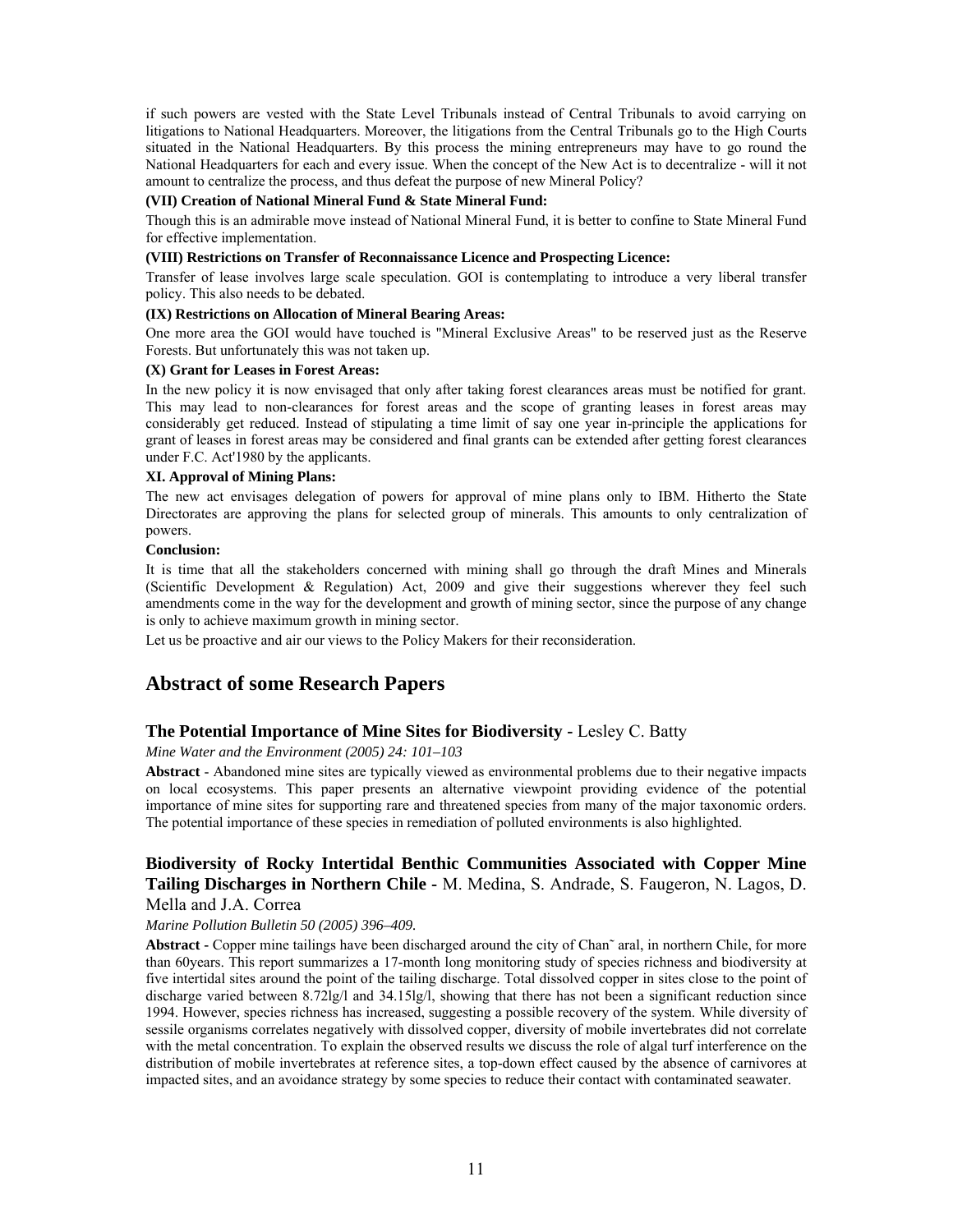# **Effect of Fertilization on N and P Resorption Efficiency of Selected Leguminous and Nonleguminous Tropical Trees Planted on Coal Mine Spoil -** Arvind Singh

*J. Indian Inst. Sci., Sept.–Oct. 2004, 84, 173–182* 

**Abstract -** Influence of NPK fertilization on N and P resorption efficiency was studied in nine native tropical tree species planted on coal mine spoil. Of these, Acacia catechu, Albizia lebbeck, Dalbergia sissoo and Pongamia pinnata were legumes, while Azadirachta indica, Gmelina arborea, Phyllanthus emblica, Tectona grandis and Terminalia bellirica were nonlegumes. The N and P resorption efficiencies dropped in fertilized plots in all the species. Nonleguminous tree species had exhibited greater efficiency for N resorption than leguminous species. However, no such trend emerged for P resorption between both the groups, as the two nonlegumes A. indica and G. arborea had resorbed P in the range of leguminous tree species. The study indicates that nutrient enrichment reduces internal cycling of nutrients thus facilitating greater amount of nutrient return to soil which in turn would enhance the reclamation process by allowing the colonization of more species due to increased habitat fertility.

# **Herbaceous Biomass Yield on an Age Series of Naturally Revegetated Mine Spoils in a dry Tropical Environment -** Arvind Singh

#### *J. Indian Inst. Sci., Jan.–Apr. 2004, 84, 53–56*

**Abstract-** The influence of mine spoils age on herbaceous biomass yield was studied in a dry tropical environment. Naturally revegetated mine spoils selected were 1-, 5-, 10-, 15- and 20-year-old. The biomass yield increased with increasing age of the spoils. The root, shoot and total biomass were significantly greater on 5-, 10-, 15- and 20-year-old spoils compared to 1-year-old young spoil. A stabilizing trend in biomass yield started after 10 years, reaching almost a stage of saturation on 20-year-old spoil. Spoil age had affected root/shoot ratio also. However, the root/shoot ratio exhibited a decreasing trend with advance in the age of the spoil.

# **Environmental Degradation of the Obra-Renukoot-Singrauli Area, India, and its Impact on Natural and Derived Ecosystems -** J.S. Singh, K.P. Singh and Madhoolika Agrawal

#### *The Environmentalist, Volume 11, Number 3, 171-180 (1991)*

**Abstract** - Vast stretches of the Obra-Renukoot-Singrauli region were once covered with natural forests. The tribal dwellings were small and interspersed. However, there has been rapid industrialisation in recent years. Quarrying for limestone, the establishment of a cement factory, thermal power stations and the construction of the G.B. Pant Sagar reservoir have resulted in a rapid build up of human population, the displacement of the original population, deforestation and conversion of natural forest ecosystems into savanna and marginal croplands. The converted ecosystems are under immense biotic stresses such as lopping, grazing, etc. The rainfall is meagre and erratic, the soils are highly weathered and impoverished, consequently the natural forests, as well as the derived ecosystems, are fragile. Signs of desertification are widespread. A rapid depletion in the wildlife has occurred. The establishment of thermal power stations and chemical and cement factories has also resulted in large scale gaseous air pollution, particularly of  $SO<sub>2</sub>$  and HF, pollution due to particulate matter through fly ash and cement dust, and that due to liquid effluents. Surface coal mining has caused extensive damage to the natural ecosystems with growing dumps of overburden. The latter needs to be stabilised. This integrated research project on environmental degradation and its impact on air, soil, water and vegetation was divided into five sub-projects, each supervised by a principal investigator. These sub-projects were: (i) Industrial air pollutants and their effects on ecosystem structure and function; (ii) Analysis of structure and functioning of forest ecosystems; (iii) Analysis of structure and functioning of savanna and agroecosystems; (iv) analysis of structure and functioning of watershed and water-bodies; and (v) Impact of land-us e system, socio-economicdemographic conditions, and environmental perception and behavioural management. In these studies dynamics of plant biomass, productivity and nutrients, and biochemical-physiological responses of plants to pollution were emphasised. Environmental perceptions of the native and displaced populations were also studied. The paper outlines a range of recommendations which should help to improve the environmental quality of the region.

# **Atmospheric Depositions around a Heavily Industrialized Area in a Seasonally Dry Tropical Environment of India -** Raj Kumar Singh and Madhoolika Agrawal

#### *Environmental Pollution, Volume 138, Issue 1, November 2005, Pages 142-152*

**Abstract -** Clear and throughfall bulk depositions were collected in the downwind of a highly industrialized region in Sonbhadra district of India to estimate the influence of anthropogenic activities on chemical composition of depositions. Significant spatial and temporal variations in depositions of cations and anions were observed. Depositions were higher near the thermal power stations and coalmines as compared to distantly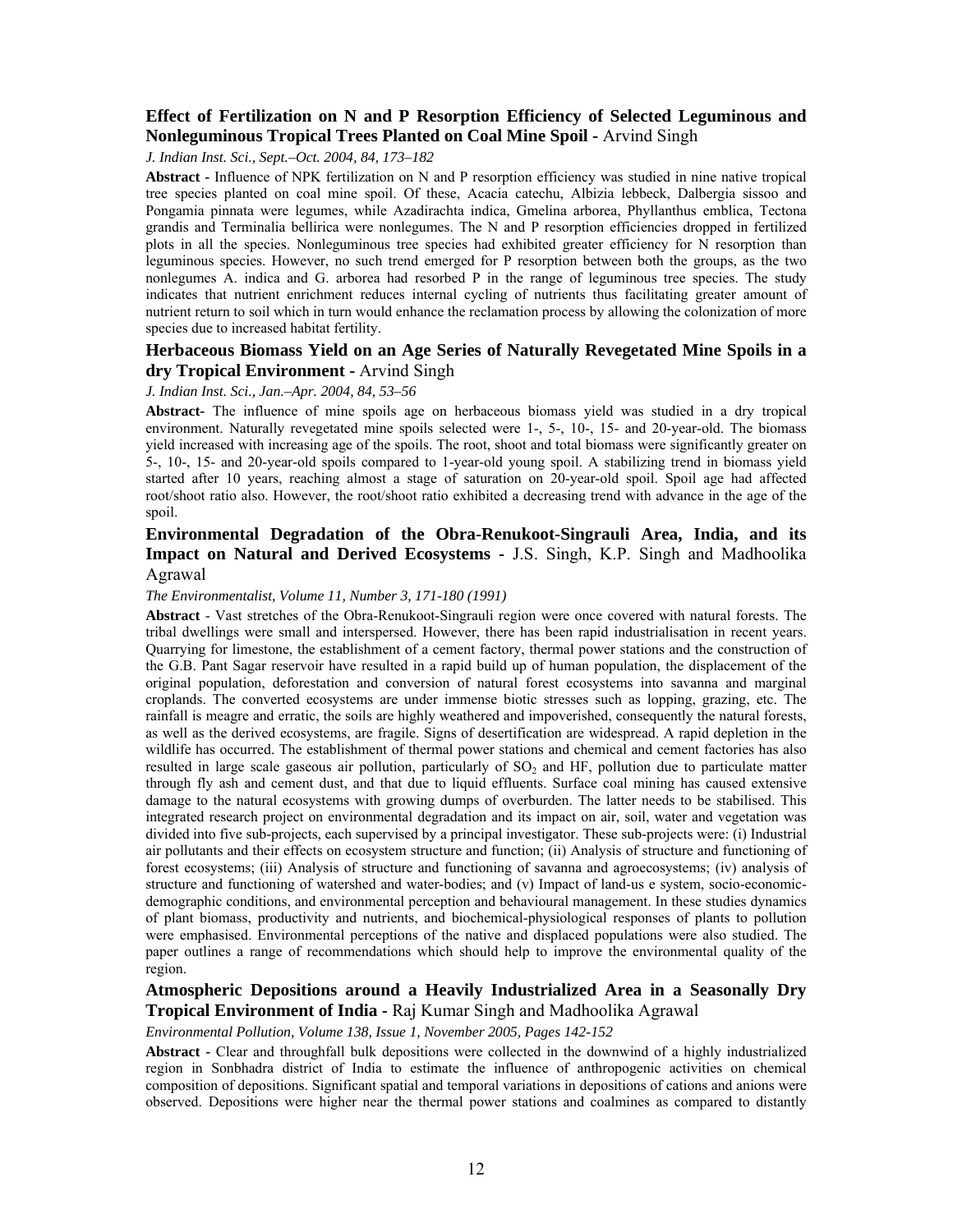situated site. Seasonally summer samples showed maximum cation and anion depositions followed by winter and minimum in rainy season. The mean pH of the depositions indicates that rainfall in the area is alkaline. Among the anions, maximum deposition was recorded for  $SO_4^2$  followed by  $NO_3^-$  and minimum for Cl<sup>−</sup>. Among the cations,  $Ca_2^+$  deposition was maximum followed by  $NH_4^+$ . Na<sup>+</sup>, K<sup>+</sup> and Mg<sub>2</sub><sup>+</sup> deposition rates showed more or less similar values. The depositions of cations and anions as well as pH were higher in throughfall than clearfall samples. Results of the present study suggest that atmospheric depositions are strongly modified due to thermal power stations and coal mines in the area. Atmospheric abundance of cations have neutralized the acidity of depositions around a heavily industrialized area in India. Atmospheric abundance of cations have neutralized the acidity of depositions around a heavily industrialized area in India.

# **Prediction of Plant Species Diversity by Log-linear and Power Function Models along the East Coast of India -** A.T. Surendra, Anshumali and Gurdeep Singh

*International Society for Tropical Ecology 50(1): 103-109, 2009* 

**Abstract**: We examined the fitness and predictability of two non-asymptotic models viz., Log-Linear and Power Function for 'species-area curve', and the effect of sample location and scale on their regression derived coefficients (c and z) for estimating the tree species diversity in a dry tropical forest of India. The study area is located in Angul-Talcher-Meramundali region along the east coast of Orissa state. Among all the tree species, Shorea robusta was most abundant. This species had high values of frequency, density, basal area and Important Value Index (IVI). The results revealed that for six out of eight sites, which were examined, the Power Function Model relatively better fits the data set and yields better prediction of number of species (based on 1 ha data). The suitability of the model to fit the data was strongly influenced by the site, plot size and degree of disturbances.

# **Current News**

# **CME Develops Geo-Environmental Rationale for Clusterization of Coal Mines for Environmental Clearance: A Case Study of Jharia Coalfields, BCCL Lease Hold Areas**

There are more than 100 coal mines of BCCL in Jharia Coalfields (JCF). All of these were inherited and amalgamated from more than 400 private leaseholders during nationalization of coal mines during 1971-73. After the expiry of lease period there was a requirement of renewal as well as environmental clearance of these mines. All these mines are adjacent to each other as well as in the same coalfield. Most of these mines were facing similar type of environmental problems such as land degradation, fire, air pollution, ground water depletion and subsidence with issues like rehabilitation and resettlement due to high population density. The Ministry of Environment & Forests suggested for a cluster approach for environmental clearance of such a large number of mines belonging to the same owner, due to following benefits:

- 1. Non duplicity in generation of Baseline data.
- 2. Comprehensive study of entire coalfield/clusters for preparation of EMPs.
- 3. Identification of a group of mines having similar workings and environmental features.
- 4. Consideration of several adjacent/contiguous mines for Environmental Impact Assessment where core zone of one mine lies in the buffer zone of the other mines.
- 5. Effective environmental management implementation in individual cluster.
- 6. Addressing problems of fire and instability including Resettlement & Rehabilitation (R&R) problems of adjacent/contiguous mines.
- 7. Reclamation of old mines, closed and non-producing mines (degraded land of pre-nationalization times).
- 8. Encourage collective responsibility for addressing environmental problems

#### *Centre of Mining Environment, Indian School of Mines, Dhanbad was approached for in depth study of this work.*

Several geo-environmental parameters were considered while classifying all the mines within the lease hold of BCCL into various clusters. Primary parameters of clusterization were based upon the exclusive geological formation and the intrinsic drainage pattern of the Jharia coalfield. The drainage (i.e., river, streams, jores/ nallahs) provides a firm cluster boundary which should left undisturbed and geological formation of coal mines determines the method of mining, cost, time and productivity. Mines falling between two major drainages were initially clubbed followed by the mines falling within similar geological formation or group of mines separated by geological discontinuity due to structural disposition/ disturbance.

After the primary considerations of geological formations and drainage pattern, a number of other environmental parameters were also considered as the basis of the formation of clusters. The major environmental considerations are-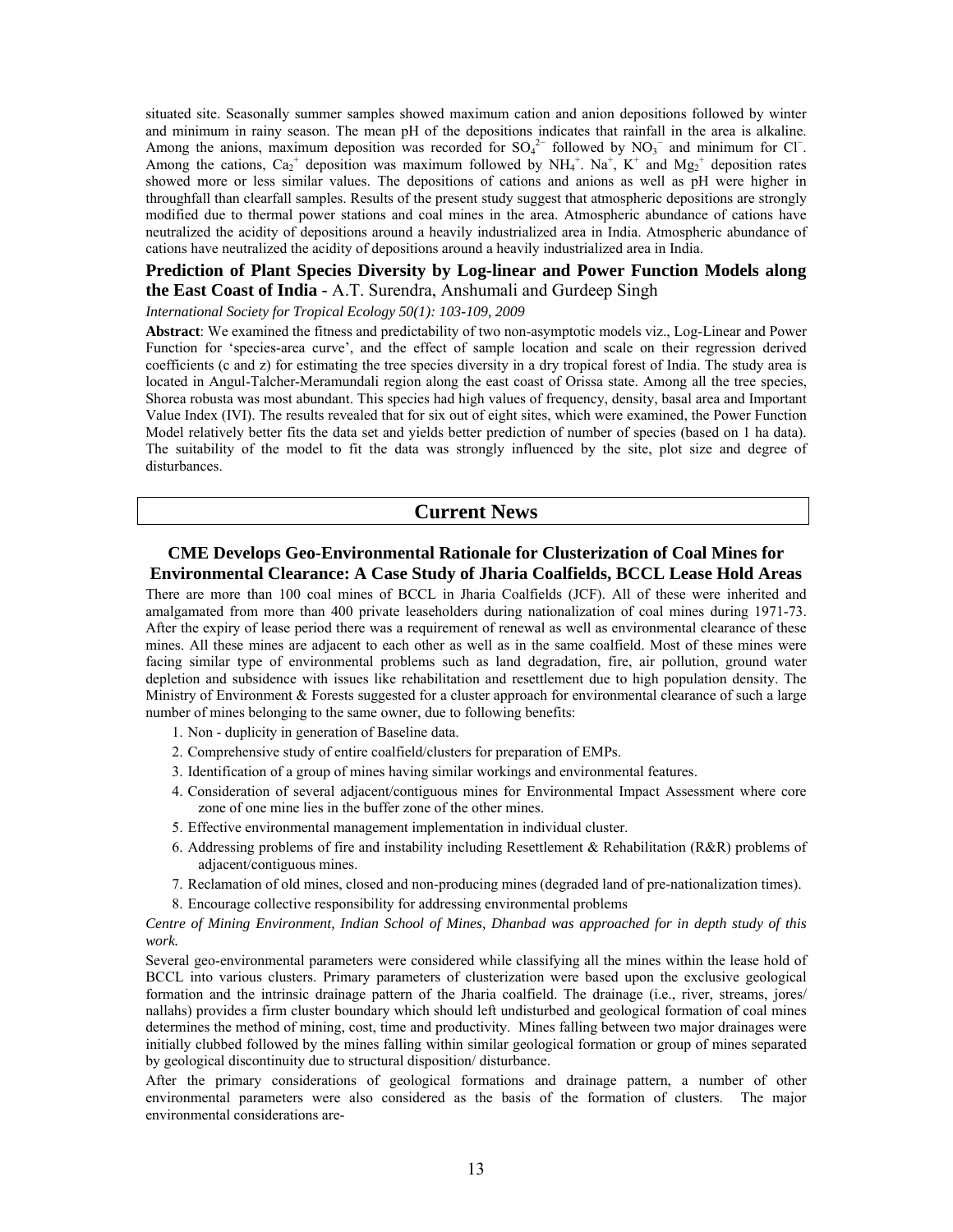- 1. Similar type of land degradation problems prevailing in a group of mines.
- 2. Mines with coal seams having distinct coking and non-coking property.
- 3. Number of unstable locations and number of fire areas.
- 4. Common roads/ railway lines for transportation of coal and common coal and overburden storage areas.
- 5. Proposed rapid transportation systems (3 No's) by BCCL
- 6. Overall greenbelt development along the cluster boundary and Environmental Management Plan
- 7. Water resource conservation/utilization
- 8. Rehabilitation & Resettlement of people affected by fires and subsidence as suggested in the Jharia Action Plan (JAP) approved by Union Cabinet, Govt. of India on July 30, 2009 and Gazette Notification issued on  $12<sup>th</sup>$  August 2009 regarding the same.

Report was presented on August 25, 2009 to EAC (Thermal & Coal) where lots of deliberations took place and the clearance is expected on the basis of concept developed by Centre of Mining Environment.

# **India has Climate Targets for 2030**

*Mandatory fuel emission standards among measures on the car* 

Twenty years from now, India's per capita greenhouse gas emissions will be below the 2005 global average of 4.22 tonnes CO2-equivalent. The estimate is the result of five studies carried out by various research bodies including The Energy and Resources Institute, a Delhi based non-profit. The Union ministry of environment and forests released the report on September 2. Ministry officials said the report would be used in the climate change talks in Copenhagen in December. Minister of state for environment and forests Jairam Ramesh said the finding does not mean "a do-nothing strategy". "The government is trying to find ways to increase energy efficiency there will be mandatory fuel efficiency standards for the transport sector by 2012."

UK's secretary of state for energy and climate change, Ed Miliband, who met Ramesh during his recent whirlwind tour of India and Bangladesh, said India's commitment to fighting climate change is impressive. He said the UK would contribute US\$ 1 billion a year for mitigation of and adaptation to the effects of climate change in developing countries. Talking to the media, Miliband said he and his colleague Douglas Alexander, secretary for international development, were visiting India to listen to the viewpoints of Indian ministers and negotiators. Asked about rumours that their trip to Bangladesh was meant to strike a separate deal on climate talks and wean the country from other developing countries (G77 plus China), Alexander said the trip was combined because of the geographical proximity between the two countries. Miliband said the UK has pledged to reduce emissions by 34 per cent by 2020 and is willing to "go further as part of a global deal in Copenhagen."

*(Source: Down to Earth, Sept. 16-30, 2009)* 

# **Meghalaya Erupts over Mining Lease**

### *UCIL gets to mine 13,500 tonnes of uranium*

On August 24, the Meghalaya government decided to hand over a large parcel of land in West Khasi Hills to the Uranium Corporation of India Limited. Citizens' groups have opposed the decision to lease 422 hectares (ha) of land for uranium mining saying it will affect people's health. Chief Minister D D Lapang claimed the government took the decision after consulting the local people. "The landowners have allowed us to go ahead with the pre-project development works," said Lapang. "The government is now concentrating on development," said deputy chief minister Bindo Lanong who holds the mining portfolio. UCIL plans to spend Rs 209 crore on healthcare facilities, power plant, drinking water, road development and educational institutions, he said. UCIL had tried to mine uranium in the area in 1990 but had to abandon plans due to violent protests.

Citizens' groups called the development works a bribe. "The Centre should realize that development work will not mitigate the health hazards caused by uranium mining," said Samuel Jyrwa, president of the influential Khasi Students' Union. H S Lyngdoh, president of the Hill State People's Democratic Party, said: "We'll oppose the project as there is no proof showing that radiation effects can be contained." The state government's decision follows the Union environment ministry's clearance to UCIL's proposed mines and processing plant in 2007. Meghalaya has the third richest uranium reserves in the country (13,500 tonnes) after Jharkhand and Andhra Pradesh.

*(Source: Down to Earth, Sept. 16-30, 2009)* 

# **Mines to be Closed**

Goa's environment ministry has ordered six mines operating close to the wildlife sanctuaries of Goa close operations. The list of mines to be closed includes an iron ore mine owned by Sesa Goa. Two mines are owned by Shantilal Khushaldas Brothers at Rivona; these mines were operating without the requisite clearances from the forest department. A mine owned by Damodar Mangalji is on land that has rock carvings said to date back 9,000 years. This mine is not on the list of mines to be closed. The move to close the mines follows an assurance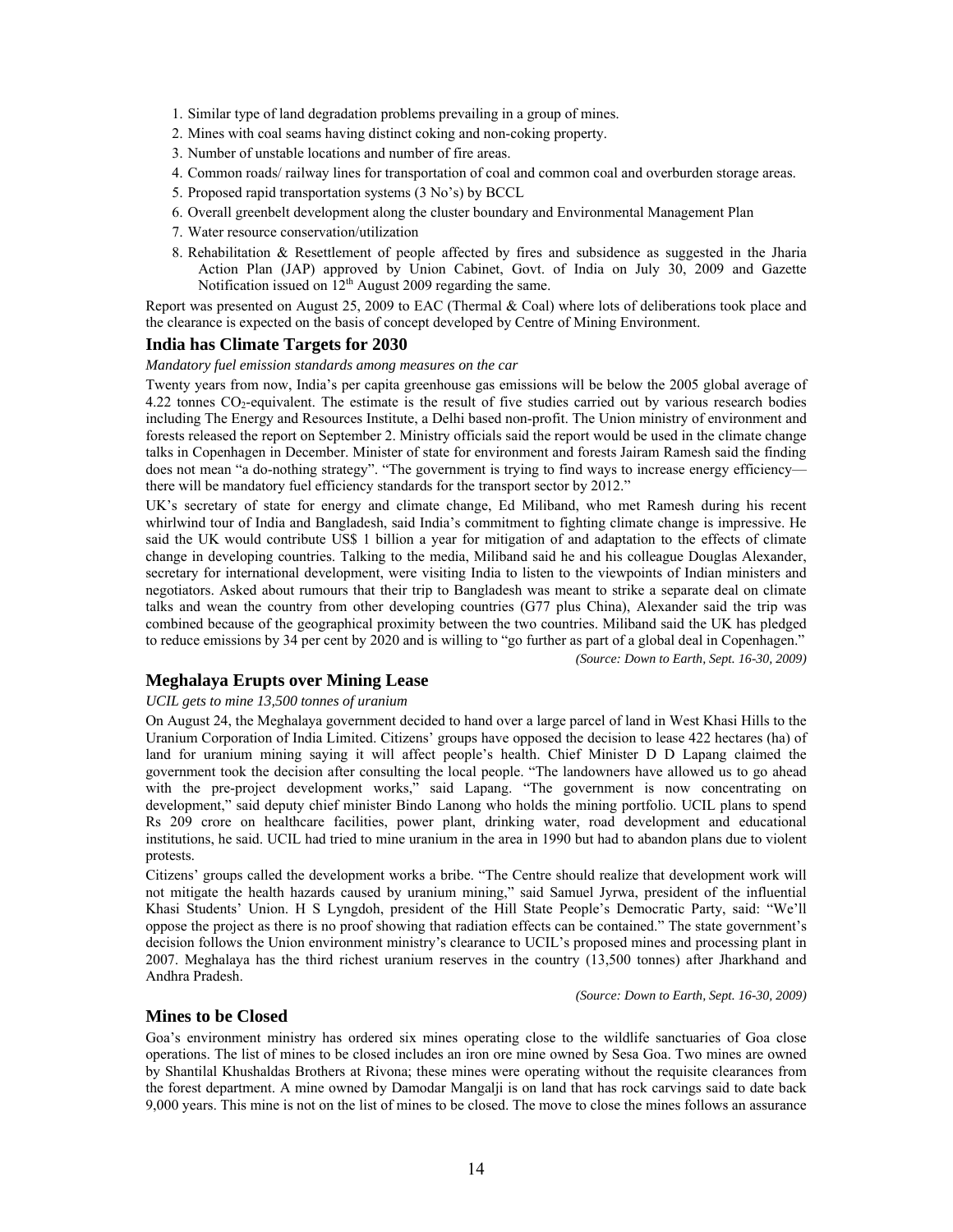by the state environment minister Aleixo Sequeira in the state assembly that mining would not be permitted near wildlife sanctuaries, especially the Netravali and Bhagwan Mahaveer reserves. The chief conservator of forests for Goa, Shashi Kumar, had submitted a report saying many of these mines did not even have basic clearances.

*(Source: Down to Earth, Sept. 1-15, 2009)* 

# **Goa Continues to Mine Illegally**

A government inspection of 48 mines in Goa found 35 of them operating without a lease. Some of them did not have mandatory clearances. A committee chaired by the state's chief conservator of forests in a recent report highlighted the extent of illegalities in the state's Rs 6,000-crore mining industry. The opposition BJP alleged the committee did not take action despite chief minister Digambar Kamat's directive to stop illegal mining on the spot.

The report blew the lid off companies that work without requisite clearances or renewals. These include heavy weight mining companies such as Sesa Goa Ltd, Salgaonkar and Brothers, and V S Dempo. Sesa Goa's lease at Advalpale in Bicholim expired in 2007, the report said. The other two mining giants' leases at Quella in North Goa and Sanguem also expired in 2007. The companies, however, continued to extract ore.

Mining 60 metres from the Netravali Wildlife Sanctuary in South Goa also serves as an example. The forest department had refused licence renewal in 1991 in "the interest of wildlife management". But work was on in full swing on about 75 hectares of the mining area, the report said. "Fresh excavations for…development work to open up mine were observed in the portion of a hillock. A number of trees were also found to have been logged." Shashi Kumar, chair of the investigating committee, recommended a notice to the owner, Kunda Gharse of Anvalimola Conserapeda Mines, for mining illegally and chopping trees without the government's approval. Several mines, the report added, operate near the Bhagwan Mahaveer Wildlife Sanctuary in South Goa.

#### **Why no action taken**

Leader of opposition Manohar Parrikar said the report would make little difference. "The chief conservator of forests heads the forest department. In several cases, the mines do not have clearances from the department itself and yet the conservator has recommended cases to the department," Parrikar said. "He should have acted against illegal miners on the spot. The report is a façade." The director of mines, on the committee panel, could have acted immediately, he added. "One department will pass the buck to the other and illegal mining will continue." But the chief minister said the report made it clear the state government was committed to end illegal mining in Goa. "We are not giving new mining leases in the entire Western Ghats," Kamat said.

The committee was formed in the face of sustained pressure from non-profits and the opposition. They accused the Congress-led alliance of shielding illegal mining. Currently, about 100 mining tracts are leased for extraction of manganese, iron and bauxite ore, which is exported mostly to China and Japan. Illegal mining generates 18 per cent of the revenue.

*(Source: Down to Earth, August 31, 2009)* 

# **Mercury in Air, Water**

Cheap coal and easy availability of water may have spurred rapid industrial growth in Sonebhadra district of Uttar Pradesh. But the nine coal-fired power plants, clustered along the Renu river, are poisoning the air and water in the district with mercury, a neurotoxin. A recent study by research scientists with the non-profit People's Science Institute in Dehradun found mercury levels in the air near these power plants ranged from 94 ng/m 3 to 1,291 ng/m<sup>3</sup>. This is far above the (yet-to-be-notified) permissible limit for the toxin proposed by the Central Pollution Control Board—15ng/m<sup>3</sup>. The toxin is in the flyash (residue from burnt coal) that escapes into the air through the chimneys or gets discharged as effluent into the Renu, a tributary of the Sone river, said lead researcher Anil Gautam. The study was conducted between February and April this year.

Mercury is in the flyash

210,000 tonne coal is burnt per day by the 9 thermal power plants (TPP)

30- 40 per cent of the coal is emitted as flyash

0.2-0.4 ppm is the mercury content in the flyash

"A boost in coal production and use of coal with higher mercury content are the main reasons for increase in toxin levels in the air and water," said Ramesh Tripathy, Gautam's co-researcher. The effluents from these plants have killed all aquatic life in the river, he added. Besides brain damage, mercury causes skin allergies, kidney and lung diseases and cancer. But its effect on the health of over five lakh people living near the power plants has not been studied in the last decade. Lucknow's Indian Institute of Toxicology Research gave some indications in 1998-99. It found that mercury in the hair and blood samples of people living close to the thermal plants was 300 times higher than in people living 300 km away in Patna. Their IQ levels were also below average, said Brahmajeet Singh of non-profit Vanvasi Seva Ashram.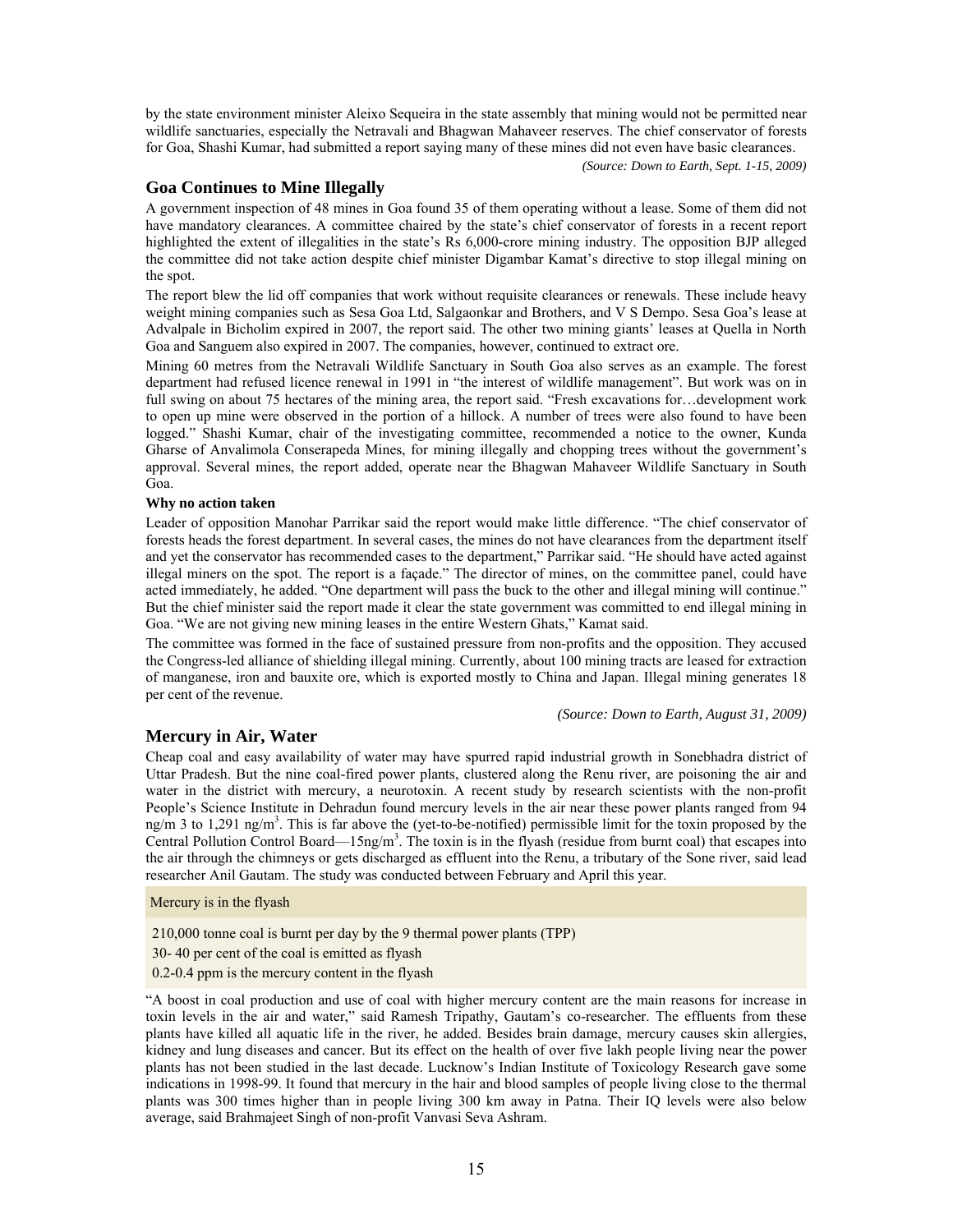The thermal plants in Sonebhadra together generate 14,150 MW of electricity (10 per cent of total power generated in India). The emissions from the plants are far above the figures projected 20 years ago by a consultancy firm asked to assess the carrying capacity of the region. Five more thermal plants are in the offing. They will increase the power generation capacity of the region to 24,350 MW. A visit near the state-owned Obra thermal plant in Chopan block showed flyash from the plant is directly discharged into the river. The precipitators in the chimneys that filter the flyash are also out of order, increasing toxins in the air, said Tripathy.

The response of D N Bajpai, the chief general manager of the Obra plant, was "why bother about pollution as long as you get electricity". Bajpai, however, added things would be set right in the next three years. The Renu river, passing by the Obra plant, has a thick silt of grey settled along the banks. The Rihand reservoir downstream is equally polluted which means flyash is directly dumped into the river or leaches into it from the flyash ponds, said Brahmajeet Singh. The study also found high levels of mercury in industrial effluents. The wastewater in the Dongiya drain that flows by the Kanoria Chemicals (caustic soda manufacturing unit), for instance, had 15.3 µg/l mercury against the permissible limit of 10µg/litre. The drain discharges effluents directly into the Renu river.

#### **Drinking water a problem**

The pollution is affecting the people nearby. Villagers of Tharpathar, located behind Hindalco plant owned by the Birla Group in Renukoot, said 100 heads of cattle have died in the past two years after drinking wastewater from the aluminium plant. The wastewater flows through a drain into Renu river. Ram Subhag, 35-year-old labourer, said his family of five have sores all over their skin. Many children in the village could be seen with skin sores and spots. They fetch drinking water from downstream where the river is a little less polluted; they cannot drink the groundwater as it has flourides.

*(Source: Down to Earth, August 15, 2009)* 

## **Buffer Zones around Sanctuaries not needed: Goa Govt.**

**Panaji, August 31, 2009:** The Goa Government's report to the National Wildlife Board recommending against any eco-fragile zones near wildlife sanctuaries in the State has effectively allowed mining of iron ore around sanctuaries in some cases. The report said buffer zones in three wildlife sanctuaries — Netravali, Bhagwan Mahavir and Mhadei— should be removed. The report which assumes significance considering the controversies surrounding illegal mining in the State has reasoned that there are several settlements around the sanctuaries and many villagers have ownership rights up to the boundaries of the sanctuaries. The report was prepared at the instance of the Centre. The State Government approved the report submitted by a high level committee. Meanwhile, activists in Goa have raised objections to the report. "We have sent our objections to the Centre. The only purpose of this report is to facilitate mining in protected forests," NGO Goa Foundation director Claude Alvares said. However, the forest department has asked the Centre to expedite a decision on the report, Chief Conservator of Forests Shashi Kumar said. The State Government has already begun acting on the document by granting extensions to three mine leases. Since this report was approved by the state government, we have begun taking decision on its basis, Kumar said.

*(Source:http://dailypioneer.com)*

#### **Goa talks to Centre on Illegal Mining, Environmental Okays**

**Panjim, Aug 18, 2009:** Besides raising the CRZ issue, Goa today took up matters of illegal mining and environmental clearances with the Centre. A strong demand was also made with the Union Minister for Environment and Forest Jairam Ramesh for consulting the Goa State Pollution Control Board before environmental clearances are given by the central government. Leading the high-level delegation, Chief Minister Digambar Kamat presented a strong case before Jairam Ramesh in New Delhi on Tuesday that Goa's coastal inhabitants particularly the traditional fishermen need a special protection. He impressed upon the union minister to see that a best possible solution is found to protect their residential structures.

It may be recalled that 2000-odd structures are affected by the court order for CRZ violation in the 0-200 metres – No Development Zone. Mr Ramesh told the delegation that he would try to visit Goa on 28th August to get a feel of the CRZ situation in the state and accordingly take a decision. It is however, not confirmed whether he would defer his visit by a few days in view of Ganesh Chaturti which will be celebrated in Goa next week. The Chief Minister also brought to the notice of the union minister how the state particularly its hinterland is suffering from environmental damage due to illegal mining.

The chief minister was accompanied by Minister for Environment & Power Aleixo Sequeira, Minister for Water Resources & Forest Filipe Neri Rodrigues, Chairman of Goa State Pollution Control Board, Dr Simon de Souza and Director of Science, Technology & Environment and OSD to CM Michael D'Souza.

ENVIRONMENTAL CLEARANCES: The Goa team also brought to the notice of the union minister how the central government has been bypassing the recommendations of Goa State Pollution Control Board on environmental matters. It may be recalled that even after adverse remarks are put by the Board, on mining and others matters, the ministry of forest & environment has on several occasions given environmental clearances without even studying the situation at Ground Zero.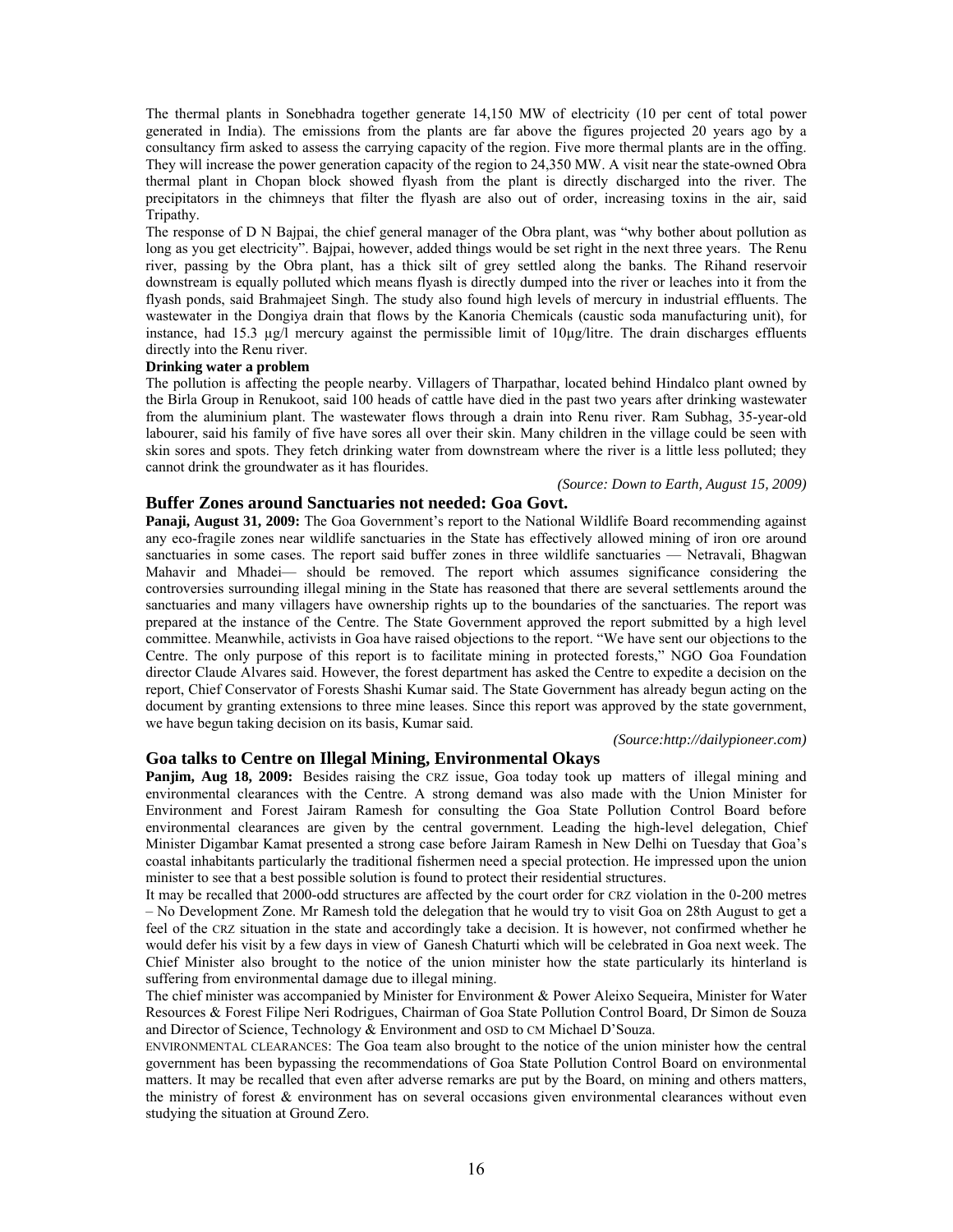Mining being a central subject, the promoters have been objecting to every move of the state government to control and monitor mining activities and the pollution caused by them. The union minister was urged that the Pollution Control Board should be given more powers on granting environmental clearances. From the time Dr Simon has taken over as the chairman, the Board, in its pro-active mode, has been trying hard to attend to complaints of environmental pollution and degradation.

# *Source: Herald (Panjim)*

### **Goa Draft Mineral Policy Allows Mining near Sanctuaries**

**Panaji, Aug 14, 2009:** The Goa environment ministry ordered the closure of 12 mines last week for their proximity to wildlife sanctuaries, but the government's new draft mineral policy allows mining in close vicinity of the protected areas. The draft mining policy, which was tabled during the budget session of the Goa legislative assembly, clearly advocates mining near the state's wildlife sanctuaries, which are a part of the ecologically sensitive Western Ghats.

"Mining leases/prospecting licences within close proximity from already declared wildlife sanctuaries would be considered provided they adhere to additional safeguards and guidelines whilst operating so as to reduce any adverse effect on the environment," the draft mining policy states. On Aug 6, Environment Minister Aleixo Sequeira had ordered the closure of 12 mines, including one leased to mining giant Sesa Goa for their alleged proximity to wildlife sanctuaries.

The draft policy, however, does not permit mining within wildlife sanctuaries and national parks "for the time being". "The state government is also of the view that while it is necessary to earmark mining areas, presently no prospecting leases should be allotted in wildlife sanctuaries and national parks. Similarly, no prospecting leases on wetlands should be allowed for the time being," the document states. The draft policy also aims to evolve a mechanism to end dormant non-operational mining leases issued by the Portuguese government, which ruled Goa before the state was liberated in 1961.

"A number of mining concessions are being kept idle for speculative purposes and future mining... The state government is also concerned with issues of conservation of minerals as well as sustainable development and as such would discourage opening existing dormant leases uniformly," the draft policy states, adding that no such dormant leases would be permitted to work without an environmental clearance and forest clearance, wherever required. While the state government's draft mining policy clearly advocates mining in close proximity of wildlife sanctuaries, it also speaks of maintaining the ecological balance in the state.

The draft mining policy is the brainchild of Chief Minister Digambar Kamat, who is also the minister for mining. "It would be the endeavour of the state government to ensure that mining activities do not create an adverse impact to the environment and ecology," the policy states. There are more than a 100 mining leases in Goa's hinterland, which export nearly 30 million tonnes of iron ore annually.

*(Source: Deccan Herald)* 

## **Goa to Close all Iron Ore Mines near Wildlife Sanctuaries**

**Gurgaon - 10 August, 2009:** It is reported that Goa Government has taken a decision to close all mines located in less than a kilometer from wildlife sanctuaries. The said decision is likely to affect nearly one third of Goa's 163 licensed mines that are located near sanctuaries and is expected to have an adverse impact on state's iron ore trade with China. Recently, the state government has guaranteed to close down all mining companies that continue excavation even after their permits lapsed.

Speaking at the budget session of the Goa legislative assembly, Mr Sequeira said that his ministry had received several complaints from the forest department, which said that there were several mines functioning within one kilometer of a wildlife sanctuary. Mr Sequeira told the house that "The Goa State Pollution Control Board has received letters from the forest department mentioning certain mines located within a kilometer of wildlife sanctuaries," The minister however did not specify the exact number of mines in the vicinity of the wildlife sanctuaries. But he said that "I assure the house, that within seven days, air and water consent given to these mines will be withdrawn and they will be directed to stop." Moreover, the state government is planning to set a joint committee headed by the state forest commissioner to closely monitor environment conditions before granting any permission.

*(Source: Steel Trade Today)* 

### **Goa to Close Mines near Wildlife Sanctuaries**

**Panaji, August 6, 2009:** *All mines located near wildlife sanctuaries in Goa will be closed within seven days, Goa Environment Minister Aleixo Sequeira said here Thursday.*

Speaking at the budget session of the Goa legislative assembly, Sequeira said that his ministry had received several complaints from the forest department, which said that there were several mines functioning within one kilometre of a wildlife sanctuary. "The Goa State Pollution Control Board (GSPCB) has received letters from the forest department mentioning certain mines located within a kilometre of wildlife sanctuaries," Sequeira told the house. The minister however did not specify the exact number of mines in the vicinity of the wildlife sanctuaries. "I assure the house, that within seven days, air and water consent given to these mines will be withdrawn and they will be directed to stop," he said. Sequeira further said that the reconstitution of the GSPCB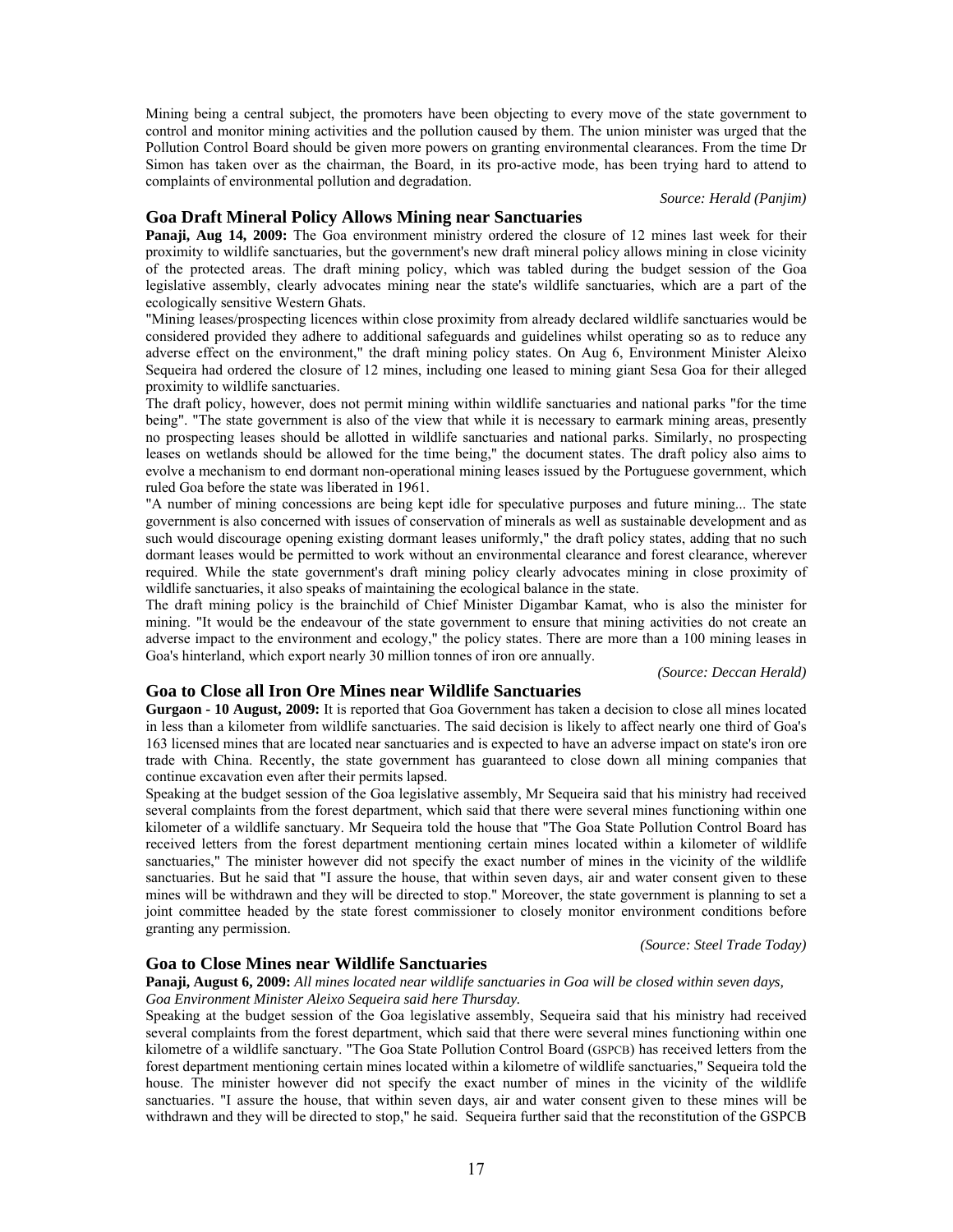would help crack down on illegal mining. "Each department was playing football with such complaints earlier. Now in the reconstituted GSPCB, all the heads of departments (related to mining) have been accommodated. I hope this will mean a coordinated team effort from now on. And these types of lapses will not happen," he said. Leader of the opposition Manohar Parrikar alleged that nearly 18 percent of Goa's 33 million crore mining exports were fed by illegal mining.

#### *(Source:http://www.deccanherald.com)*

### **Panel flays 3 Depts for Illegal Mining in State**

**Panjim, August 23, 2009:** The ad-hoc committee on mines has flayed the three departments — Directorate of Mines, Forest Department and Goa State Pollution Control Board for the illegal mining in the State. The committee, which has tabled its first report claimed that "these departments have been passing the buck when it came to illegal mining."

"The State of Goa would not have faced this problem of illegal mines and pollution if these departments had to perform their duties responsibly," the report says. Further, report says, it is well taken that the Directorate of Mines looks after the enforcement of the provisions of the Mines and Minerals (Development and Regulation Act, 1957), the Mineral Concession Rules I960, both of which are Central Legislations.

"...But the Directorate could have very well suggested necessary amendments to MoEF and other Ministries concerned. It should have been the responsibility and duty of Directorate of Mines to check that the mining activity is not done without environmental clearance and other required permissions," the committee says. The report also says action should have been taken against mining operations that continue without environmental clearance and other NOCs.

"It was the moral responsibility of the department to close down or cancel licences/lease of mines, whenever the mining rejects and other mining wastes posed threat/caused damage to paddy fields, fruit bearing crops, drinking water sources and other water bodies within the vicinity of mines," the committee says. The fact that the deemed clause is being misused by many in the mining sector is known to all the departments. Yet none of the above departments came forward to put an end to this. This could be because those who could stop this were hand in glove with the mining lobby, the members of the committee observed. The Committee feels that the Government should try to make up for its failure to control the illegal mining activities by passing strictures, amending the existing State and Central legislations pertaining to mining and related issues. The Committee feels that all mining operations in the State, with or without valid mining lease concession, should be stopped.

*(Source: Herald (Panjim))* 

## **Panna Diamond Mines Reopen after Four Years**

New Delhi - 22 August, 2009: State-run NMDC will invest Rs 20 crore to mine one lakh carats of diamonds from Panna mines in Madhya Pradesh in the next fiscal. The mines were reopened today after four years following the Supreme Court's conditional clearance for starting mining operations. The NMDC started trial runs in June 2009 after paying about Rs 11 crore to the state government. Re-dedicating the mines to the nation, steel minister Virbhadra Singh said NMDC would also try to explore areas adjoining Panna to find more diamond reserves. "The PSU is already making intense efforts in locating diamond reserves in Chattarpur district and coal deposits in Shahdol and Umaria districts of the state," Singh said.

Pledging to make Panna a diamond-making hub, the minister asked the Madhya Pradesh government to come forward to facilitate mining giant NMDC in exploring more iron ore, coal, sandstone and diamond reserves in Madhya Pradesh through more prospecting licences.

The minister, however, made it clear that making a particular place a diamond hub was not easy unless the volume of production is such that it could attract the entrepreneilrs from diamond cutting and polishing industries to set up units here. The company will produce 35,000 carats of diamonds in the current fiscal. "Till October we will be able to do a meagre 5,000 carats. In the remaining period of the current fiscal, we will mine about 30,000 carats of diamond," he said. The Panna mines have estimated reserves of 12 lakh carats of diamond. The mines currently employ about 240 people. More jobs in the region could be created with the resumption of mining activities. The reopening of Panna mines is one of the major achievements for the UP A government in its first 100 days.

*(Source: The Indian Express)* 

# **J'khand Objects Reckless Mining by PSUs**

**New Delhi - 21 August, 2009:** Jharkhand has asked the Centre to rein in public sector units (PSUs) from carrying out "reckless" mining that causing environmental degradation in the state and demanded setting up of a team to monitor their functioning. "Performance of PSUs like Central Coalfields Ltd and Bharat Coking, Coal Ltd. is far from satisfactory.

The status of reclamation of their mined area is extremely dismal," a senior official from Jharkhand told PTI. "We have brought the issue to the notice of environment minister Jairam Ramesh who has promised to look into the matter," the official added. Further elaborating on the issue, they claimed that reclamation is not taken up on the ground that minings are not complete. "They keep on opening virgin areas without exhausting the ore in opened up areas. Abandoned mines, and not reclaimed ones, are the major source of illegal mining."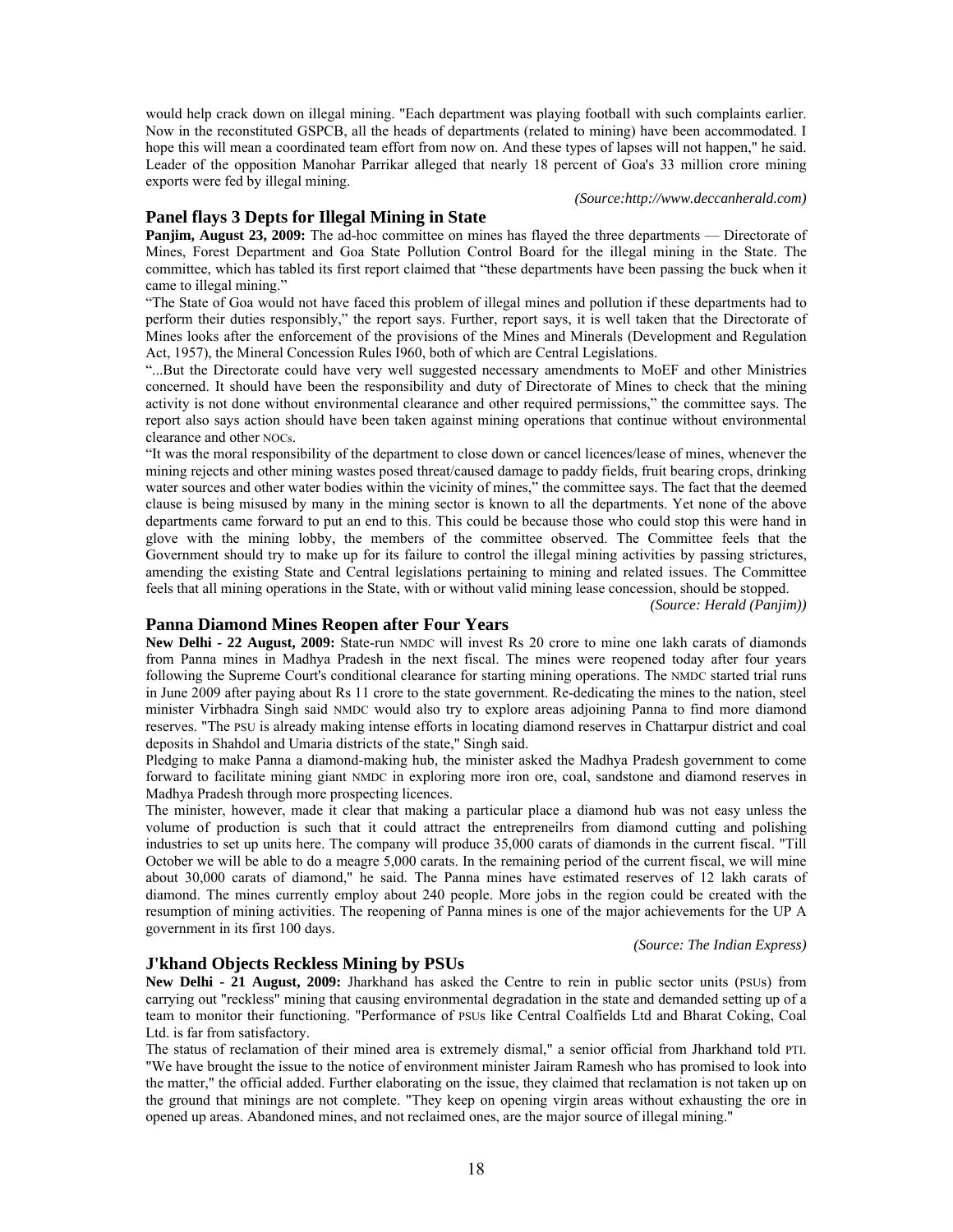### **Environmental Clearances New Licence Raj,-says Manmohan**

**New Delhi - 19 August, 2009:** In a clear confirmation of the widespread allegations of environmentalists, Prime Minister Manmohan Singh on Tuesday minced no words in saying that "environmental clearances have become a new form of Licence Raj and a source of corruption". "It is a matter that needs to be addressed. There are trade-offs that have to be made while balancing developmental and environmental concerns. But the procedures must be fair, transparent and hassle-free. Decisions, must be taken within specified time. I am told that sometimes there are discrepancies in the Environmental Impact Assessment reports," the PM said while addressing the National Conference of State Environment and Forests Ministers, organised by the Ministry of Environment and Forests (MoEF).

Singh's admission only confirmed Environment Minister Jairam Ramesh's assertion about how his Ministry, prior to his assuming charge in the UPA-II Government, had been having an "unnaturally high rate (98 per cent) of acceptance for clearances". The PM's admission came even as State Governments demanded that they should be consulted for setting up the National Environment Protection Authority (NEPA). "We demanded to be consulted, to which the Centre has agreed, to avoid any conflict of interest between the new body and the existing State Pollution Control Boards," a State Environment Minister who attended the conference told The Pioneer.

"The States also demanded a joint task force for settling the issue of non-reclamation of mined areas of PSUs like CIL; allocation of coal blocks by the Coal Ministry in consultation with the MoEF; a team to study mananimal conflict; improvement of the elephant corridor and assistance for modernisation of forest departments (the Centre would set up a National Board to assist State Governments in modernising their forest departments)," the Minister said.

In fact, a few States even questioned the rationale behind signing tripartite MoUs, with one of the signatories being the Field Director (State's own employee). Some others pointed to the lack of technical expertise for setting up clean development mechanisms in their regions. The issue of Naxalism (raised by a State), however, was brushed aside.

Ramesh later told mediapersons that there has been a broad approval for NEP A, the concept note for which would be finalised by September 15. He also said the forestry expenditure in 2009-10 was expected to be Rs 83,000 crore, up from 36,000 crore in 2008-09. The Prime Minister maintained that India not only fully recognised how important the issue of climate change was to the country, but also that it was its own obligation to address it. He asked the States to create their own action plans consistent with the National Action Plan on Climate Change that was unveiled last year. He also dwelt on river conservation and the tribal rights Act even as he suggested that the authorities of Andaman & Nicobar and Laskhadweep Islands work in close coordination with the Centre to evolve an integrated approach on coastal management.

The Chief Ministers of Delhi, Goa, Haryana and Karnataka attended the conference along with the Environment Ministers of other States. On the issue of Maharashtra Agriculture Minister Balasaheb Thorat entering a tiger's cage at the Maharajbagh Zoo in Nagpur, Union Environment Minister Jairam Ramesh said "We have asked the Central Zoo Authority (CZA) to investigate the matter and submit a report within two days. If the Minister is found guilty, law will takes its course. The violation of CZA rules causing trauma to the animal will attract a punishment of six months' jail term or a fine of Rs 2,000 or both."

*(Source: The Pioneer)* 

## **Coal India Plans Subsidiary in Mozambique**

**Bhubaneswar August 18, 2009:** Coal India Ltd (CIL), which was awarded two exploratory coal blocks in Mozambique in March this year, has decided to set up a wholly-owned subsidiary in that country to expedite the exploration process.

"CIL will form a separate company for carrying out coal mining activities in Mozambique. This company will be a fully-owned subsidiary of CIL and will forge a joint venture (JV) with a state run mining firm in Mozambique," a top CIL official told Business Standard.

The CIL subsidiary will have an 85 per cent stake in the JV, while the remaining 15 per cent will be held by the Mozambique-based mining company. The modalities of the JV Company were yet to be decided, but a breakthrough was expected during the upcoming visit of a high-level Indian delegation to Mozambique. The delegation, which includes the Union coal ministry officials as well as the top brass of CIL, is expected to take up the issue of the proposed JV Company to start exploration of the coal blocks.

In March this year, CIL was awarded two exploratory coal blocks — A1 and A2 — in Tete province of Mozambique, having an estimated reserve of one billion tonnes. While the exploration of these two coal blocks, spread over 224 sq km, was set to commence within a few months, the mining activities were expected to begin after three and a half years.

Prior to carrying out mining operations in Mozambique, the Navratna coal company was to distribute artificial limbs in that war-ravaged nation. CIL has also announced the setting up of a premier mining institute in Mozambique, on the lines of the Indian School of Mines, Dhanbad.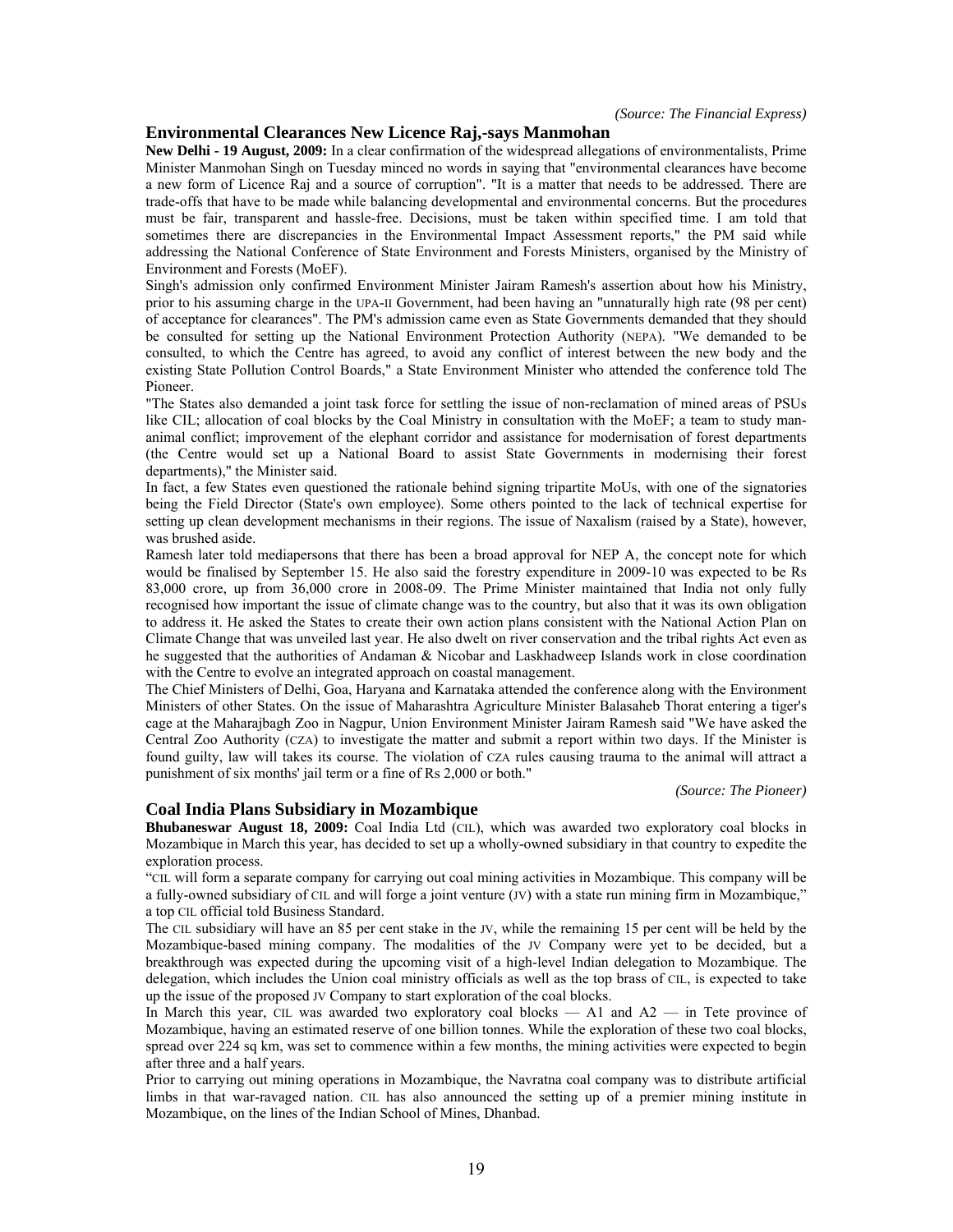Apart from Mozambique, CIL had also stepped up its efforts to acquire stakes in coking and thermal coal assets in Australia. CIL has called for Expressions of Interest (EoIs) from mining firms in Australia in this connection by the end of August. The coal major was keen on entering into a strategic partnership with Australian mining firms having proven expertise in mining for developing the coal assets.

## *(Source: Business Standard)*

# **Forest Ministry Likely to Relax Norms for Pilot Coal-Mining Projects**

**New Delhi - 15 August, 2009:** Coal India Ltd may finally expect some headway in prospecting coal reserves in forest areas. The Union Ministry of Environment and Forests (MoEF), following an inter-ministerial meeting, has decided to relax the existing norms for pilot projects. The MoEF, it is learnt, may go for suitable policy changes in this regard based on detailed impact assessment of the pilot projects. It recently appointed a nodal officer to deal with CIL's application for pilot drilling in three such blocks in Madhya Pradesh, Chhattisgarh and Orissa. According to sources in Coal India, the company had planned a four-fold increase in its drilling activity beginning this year.

Accordingly CIL's R&D arm, Central Mine Planning & Design Institute Ltd (CMPDIL), appointed Mineral Exploration Corporation Ltd (MECL) to undertake drilling of 7.5 lakh exploratory wells. However, the existing MoEF guidelines on drilling in forest land proved to be the stumbling block for MECL keen on prospecting coal in at least 8-10 blocks mostly located in prime coal bearing zones. "The existing guidelines allow drilling of 1- 1.5 bore holes in every square km of forest land. However, the standard reserve assessment norms require drilling of 8-10 such wells a square km," Mr A. K. Singh, Chairman and Managing Director of CMPDIL, told Business Line.

CIL, however, argues that coal prospecting requires a mere 15 metre X 15 metre strip per well to position the truck mounted rigs. "Naturally, as per our assessment, drilling of 8-10 wells per square km is unlikely to cause any major adverse environmental impact on the forest," Mr Singh added. The issue was discussed threadbare at a meeting between the Union Coal Minister, Mr Sriprakash Jaiswal, and the Union Minister for Environment and Forests, Mr Jairam Ramesh, in June.

The meeting identified three blocks (including Bijul in Madhya Pradesh, Chira North in Chhattisgarh and Baitarani-East at Ta1cher in Orissa) where environmental norms might be relaxed for underking drilling on a pilot basis. It was suggested that long-term policy decision in this regard would be taken after a detailed environmental impact study on these blocks.

*(Source: Business Line)* 

# **Coal Ministry Seeks Mine-friendly Sops**

**New Delhi - 8 August, 2009:** The coal ministry, which is pursuing a coal production target of 600 million tonne by the end of the 11th Plan, has called upon the ministry of environment and forests to determine the impact of aggregate coal production, rather than individual projects, on the environment. The coal ministry argued that an environment clearance be provided for the entire coalfield, taking into account the capacity of production and action against officials in the field should not be initiated for such acts. Besides, the coal ministry has reiterated the need for a model term of reference for opencast and underground coal projects in order to avoid delays. Coal ministry sources told FE that it usually becomes imperative that one meets the deficit in coal production in a particular project by increasing the production from other projects.

The strict enforcement of environment clearance conditions would imply that projects in which production has been higher than approved capacities are violating such norms. "Thus environment clearance can be provided for the entire coalfield, taking into account the capacity of production, the duration during which aggregate coal production from a coalfield is not exceeding the aggregate coal production permissible under environment clearances of individual projects and pollution loads within permissible limits."

The coal ministry has also suggested that coal-bearing forest areas be delineated into 'go' and 'no-go' areas so that areas identified 'no-go' can totally be excluded from exploration and reclassification of coal resources falling under these areas, keeping in mind the country's energy requirement. Further, the validity of environment and forest clearances should be provided for the entire lifetime of mines. "This is essential because more than 30 years have already elapsed after nationalisation.

Mining leases issued earlier have expired and until they are renewed, continuing the production from these mines would be in violation of the Environment (Protection) Act. However, production cannot be stopped from these mines keeping in mind the compelling demand for coal," the sources said. Moreover, the coal ministry has argued that environmental clearances for small mines be given on a cluster basis. During nationalisation, a number of small mines were taken over. Such mines are still continuing production and no project reports are available for such mines. Further production from these mines is gradually decreasing and there is no chance of any additional pollution load.

#### *(Source: The Financial Express)*

# **Self Sufficiency in Uranium by 2013**

**Bhubaneswar, August, 2009:** India is expected to achieve self-sufficiency in Uranium production by 2013, to feed its existing plants and proposed units. With the Jaduguda Uranium mill in Jharkhand expansion and the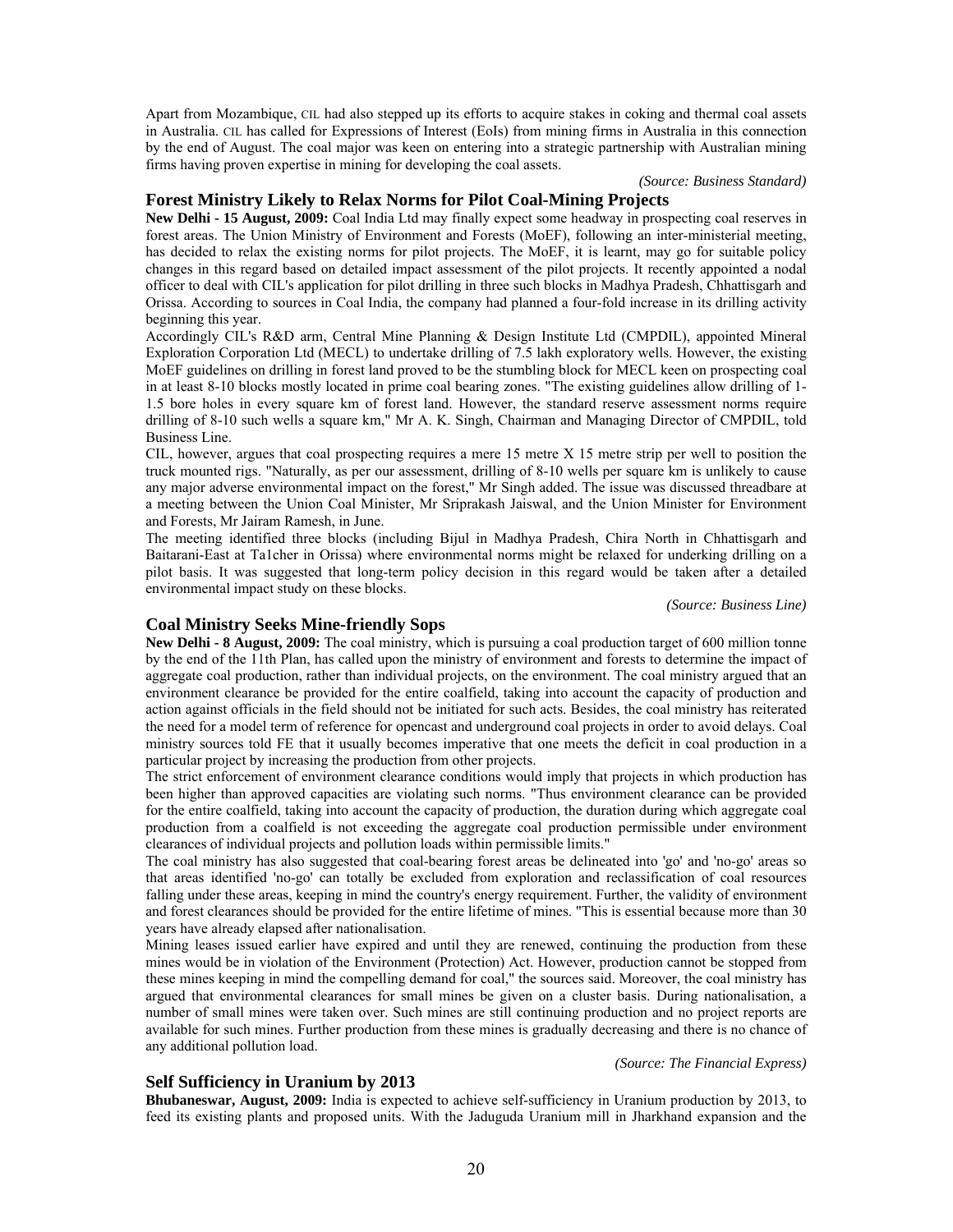proposed Turamdih mill expected to be commissioned over next year, uranium production would go up. Besides, exploration of uranium' is underway at Tummalapalle in AP and its is expected to be on stream by 2013, according to Mr. Anil Kakddkar, Chairman Atomic Energy commission. He had also told about the exploration work at Gogi in Gulbarga to explore uranium.

### *(Source: The Indian Mining & Engineering Journal)*

# **Private Sector may get Consent for Coal Mining**

The Coal Nationalisation (Amendment) Bill 2000, introduced in the Rajya Sabha by the NDA regim, may now get a fresh lease of life. The government may allow commercial coal mining by private companies as it looks to plug the demand supply gap in the sector considered crucial to India's long-term energy security. President Pratibha Patil has already indicated that the government wants to carry forward reforms in the coal sector. Allowing private sector in commercial coal mining is the only major reform initiative that remains to be completed.

*(Source: IME Journal, Vol.48, No.09, Sept. 2009)*

# **After NALCO attack, Ministry Moots 'Explosive Free' Mining**.

Armed forces may not be required to prevent Naxals from attacking mining sites of explosives, the Union Ministry of Mines believes, The minister has asked all major Government and private mining agencies to explore ways of' explosive free' mining so that large catches of mining explosives, are not required to be stored at the sites. The Minister has directed Nalco to ensure that all the security infrastructural requirements of Central Industrial Security Force are met on priority.

*(Source: IME Journal, Vol.48, No.09, Sept. 2009)*

# **Historic Reform in Ontario Mining Law**

As per Mining Journal report, Ministry of Northern Development and Mines of Ontario said that its proposed changes to the province's Mining Act would see significant strides in aboriginal consultation as well as provide clear rules for industry and reduce the impact of mineral exploration on the environment. The changes have been hailed as a historic act by Ontario government and conservation groups, and mark the first major reform to Canadian Mining Laws in more than 100 years. Larry Innes, Executive Director of the Canadian Boreal Initiative said, "This is an important step towards reconciling longstanding conflicts between the interests of aboriginal communities, conservations and the mining sector."

*(Source: IME Journal, Vol.48, No.09, Sept. 2009)*

# **Important Parliamentary Questions**

3361. SHRI HANSRAJ G. AHIR

Will the Minister of MINES be pleased to state:

- (a) whether sufficient reserve of iron ore is available in the country; (b) if so, the details thereof, State-wise;
- (c) the period upto which the iron ore reserves is likely to last to meet the domestic requirement;
- (d) whether the Government proposes to put restrictions on granting mining lease to foreign companies; and
- (e) if so, the action taken/being taken in this regard?

### ANSWER

THE MINISTER OF MINES AND MINISTER OF DEVELOPMENT OF NORTH EASTERN REGION (SHRI B.K. HANDIQUE)

(a)  $\&$  (b): As per available information, the total iron ore reserves in the country is 7.06 billion tonnes and the total resources of iron ore are estimated at 25.25 billion tonnes as on 01.04.2005. State-wise information on reserves/ resources of iron ore is given the Indian Minerals Year Book, published by the Indian Bureau of Mines, a copy of which is supplied to the Parliament Library on regular basis.

(c): The reserves are a function of detailed exploration of resources and are dynamic in nature. The level of steel production and the grade of iron ore, taken for purposes of calculating the resources, are important parameters for determining how many years the iron ore deposits will last. The estimated figures can be between 150 to over 200 years depending on the assumptions made.

(d) & (e):As per the Mines and Minerals(Development and Regulation)Act,1957 mining lease can be granted to any person who is an Indian citizen or a company as defined in Section 3(1) of Companies Act, 1956. There is no proposal to change this provision.

*(Source: Business Information Bureau, New Delhi - 18 August, 2009)*  2415. SHRIMOTILAL VORA: SHRI SATYAVRAT CHATURVEDI

Will the Minister of STEEL be pleased to state:

- (a) the quantity of iron-ore in metric tonnes required for domestic steel industries yearly in the country;
- (b) whether steel plants established in Public Sector Undertaking are facing shortage of iron-ore frequently;
- (c) the reasons for export of iron-ore in large quantity to other countries without considering requirements in our country;
- (d) whether Bhilai Steel Plant situated in Chhattisgarh has a deposit of iron ore only for next five years in Dalli Rajhara mines; and
- (e) whether Government is considering to impose ban on export of iron-ore?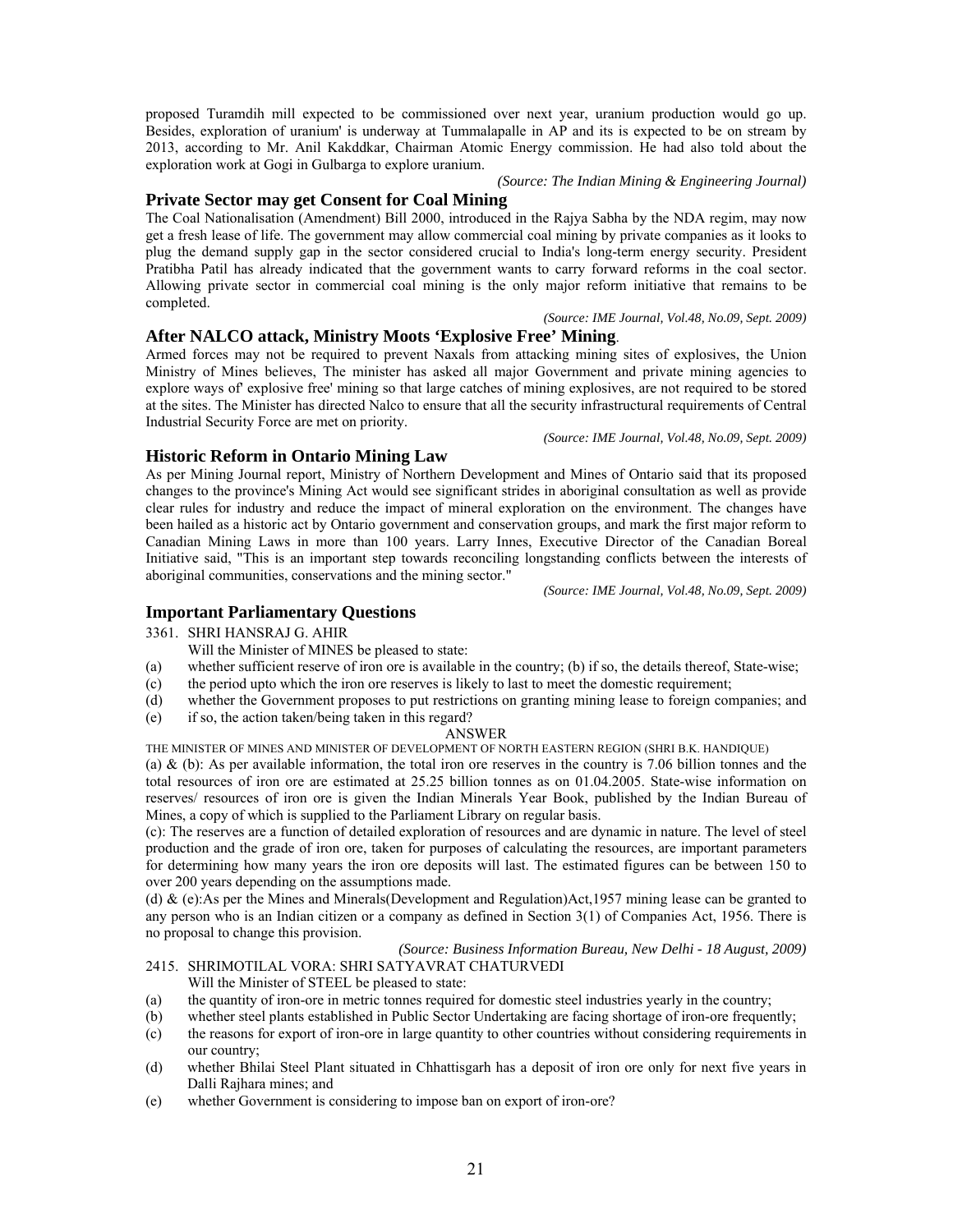#### ANSWER

#### THE MINISTER OF STATE IN THE MINSTRY OF STEEL (SHRI A. SA! PRATHAP)

(a) The quantity of iron ore consumed by domestic iron  $\&$  steel industries during the last three years in given below:  $\langle \cdot, \cdot \rangle$  is million Tonnes

|         | (Quantity in Million Tonnes)  |
|---------|-------------------------------|
| Year    | Quantity of iron ore consumed |
| 2006-07 | 68.5                          |
| 2007-08 | 85#                           |
| 2008-09 | 87#                           |

# Estimated by Ministry of Steel

(b) SAIL and RINL are two steel plants established in the public sector. SAIL operates 9 captive iron ore mines situated in the states of Jharkhand, Orissa & Chhattisgarh to meet its iron ore requirement. RINL has no captive iron ore mine and its requirement of iron ore is mainly fulfilled by NMDC, a mining PSU under Ministry of Steel. NMDC is giving due priority to RINL in supply of iron ore. Ministry of Steel has also given instructions to NMDC to given priority to RINL in supply of iron ore.

(c) The production of iron ore in the country is more than double its domestic consumption and therefore, iron ore is exported from the country. The production, export and domestic consumption of iron ore during last three years is given below: (Quantity in Million Tonne)

|         |            |        | (Quantity in Million Tonne) |
|---------|------------|--------|-----------------------------|
| Year    | Production | Export | Domestic Consumption        |
| 2006-07 | 180.92     | 93.79  | 68.5                        |
| 2007-08 | 206.45     | 104.27 | 85#                         |
| 2008-09 | 227.64     | 105.86 | 87#                         |
|         |            |        |                             |

Source: For Production & Consumption - IBM, Ministry of Mines

For Export - MMTC, Department of Commerce

# Estimated by Ministry of Steel

(d) Yes, Sir. The balance reserve in existing iron ore mines located at Dalli-Rajhara can meet requirements of Bhilai Steel Plants (BSP) for next 5-6 years only. In order to meet iron ore requirements of BSP, a new mine at Rowghat is planned to be developed as replacement of existing mines and various statutory clearances for opening the Rowghat mine are being taken. (e) No, Sir.

*(Source: Business Information Bureau, New Delhi -18 August, 2009)* 

# **Persons in the News**



Sri B.P. Singh (55 yrs), Director (Projects), is a Graduate in Mining Engineering. He has rich and varied experience both in coal as well as power sector. He started his career in 1974 in coal mining sector firstly with Indian Iron & Steel Company and subsequently joined Bharat Coking Coal Ltd. He joined NTPC Ltd. in 1981 and worked in various capacities, at Corporate Centre and Power Projects, in the areas of Fuel Management, Coal Mining & Coal Washery. He was elevated as Executive Director (Coal Mining & Coal Washeries) in 2004.

He-played the pivotal role in formulation of NTPC's overall strategy for fuel security. He has been instrumental in acquisition and development of fuel assets i.e. one Oil & Gas Exploration block under NELP V in Arunachal Pradesh, six coal mining blocks across various coalfields in the country besides two more blocks for joint operation through a 50:50 JV with CIL. He is also the Chairman of NTPC-SCCL Global Ventures Private Ltd. He joined the Board of the Company as Director (Projects) in Aug, 2009. Besides representing NTPC in various committees set up by Govt. of India on Integrated Coal Policy, fuels for Power Generation, Pricing of Coal, Techno-economics of using washed coal, etc. he has also been part of various Govt. teams & missions like U.K. Trade Mission, Indo-Australia Joint Working Group on Energy & Minerals, etc. He is also a 'Senate Member' of Dr. BR Ambedkar National Institute of Technology, Jalandhar, Expert Member' on Research Council of "Central Institute of Mining & Fuel Research (CIMFR)" and represents NTPC as 'Member' in MGMI.

*(Source: IME Journal, Vol.48, No.09, Sept. 2009)*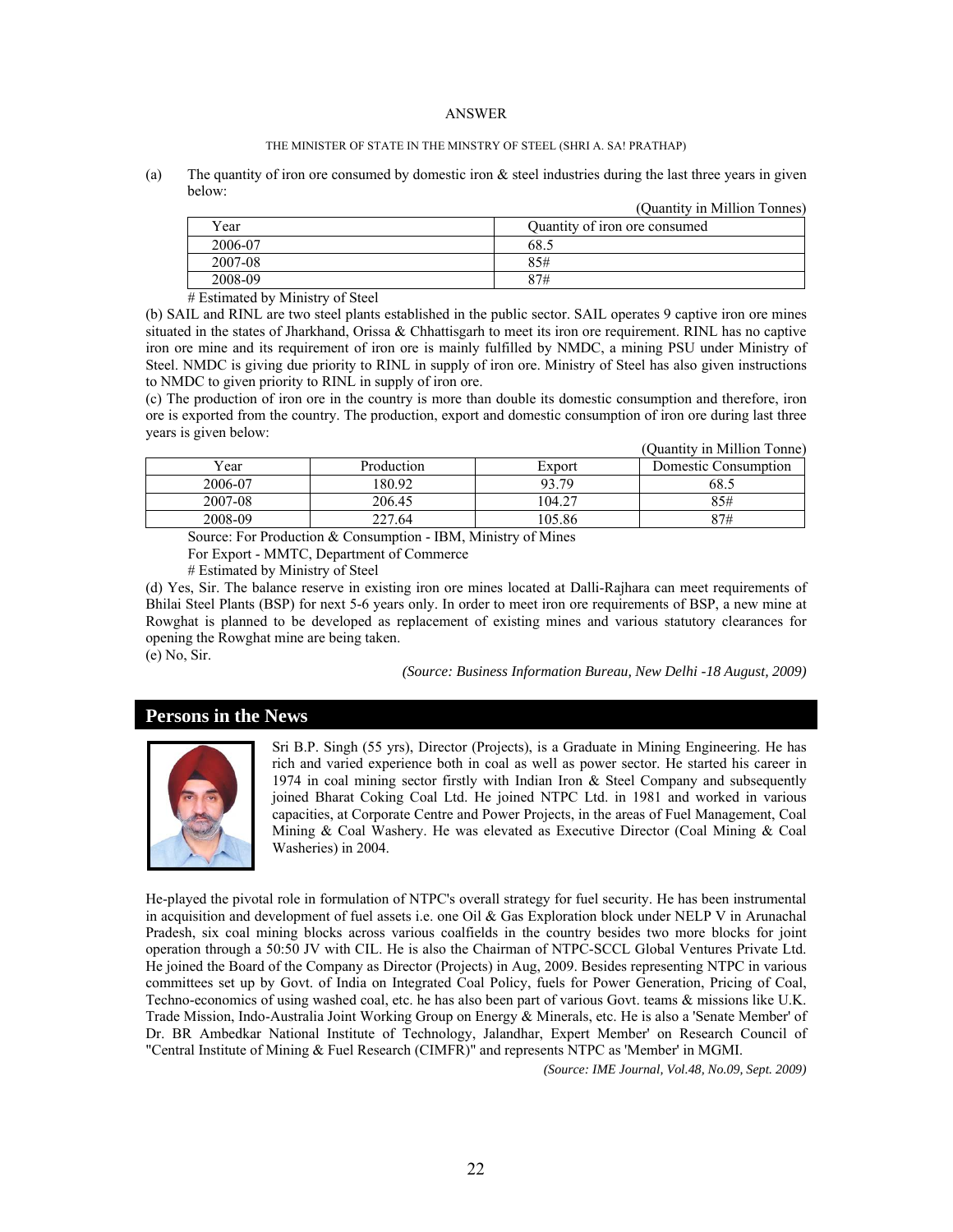### **National/International Events**

**6 to 8 July 2009,** The IASTED International Conference on Environmental Management and Engineering EME 2009, Banff, Alberta, Canada, **Website**: http://www.iasted.org/conferences/home-650.html, **Contact** : IASTED Secretariat – EME 2009

**23 September 2009**, ICESE 2009 - **International Conference on Environmental Sciences and Engineering,** Toronto, Canada **Website**: http://www.waset.org/wcset09/toronto/icese/

**23 September 2009,** ICESE 2009 - **International Conference on Environmental Sciences and Engineering,** Amsterdam, Netherlands, **Website**: http://www.waset.org/wcset09/amsterdam/icese/

**30 September 2009 to 2 October 2009, ENVIROMINE 2009 - I International Seminar on Environmental Issues in the Mining Industry**, Santiago, Chile, Website: http://www.enviromine2009.com, Contact : Olga Cherepanova

**19 to 21 October 2009, International Conference on Emerging Technologies in Environmental Science an Engineering**, Aligarh, India, Website: http://www.amu.ac.in/shared/linkimages/toledo.pdf, Contact : Dr. Izharul Haq Farooqi

**20-22 October 2009: China Mining Congress & Expo 2009,** Binhai International Convention and Exhibition Center, http://www.chinamining.com/

26-30 October 2009: International Conference on 'Sustainable Development - SD09' at Adelaide Convention Centre, South Australia. For further details please contact: Prof. Sarah Leavitt, Event Manager, Ph: +61 2 6233 0643, email: events@minerals.org.au.

**28-30 October 2009: International Seminar on Mineral Processing Technology (MPT-2009)** at Institute of Minerals and Metals Technology (IMMT), Bhubaneswar, Contact: Shri P.S.R.Reddy, Convener, MPT-2009, IMMT, Bhubaneswar-751 013, Tel: +91 674 2581635/638/639; Fax: 0674-2581160/2581637, email: pssreddy@immt.res.in.

**28-31 October 2009: WXXVII International Mining Congress & Exhibit**, World Trade Center, Veracruz, MEXICO, http://www.expominmexico.com.mx/

**30 October 2009 to 1 November 2009,** 4th International Congress of Chemistry and Environment ICCE 2009, Tianjin, China, Website: http://www.chemenviron.org**, Contact** : Dr.Shankar Gargh and Dr.Shirong Tang

**10-13 November 2009: Ninth International Mine Ventilation Congress,** at Hotel Crown Plaza, New Delhi. Organised by Department of Mining Engineering, Indian School of Mines University, Dhanbad – 826 004. For further details please contact: Prof. D.C.Panigrahi, Convenor & Head, Deptt. of Mining Engg., Indian School of Mines University, Dhanbad; email: dc\_panigrahi@yahoo.co.in, web: www.9thimvc.org.

**12 to 13 November 2009: 14th PA Drilling & Blasting Conference,** The Penn Stater Conference Centre State College, PA USA.

**14-17 November 2009: Metals Minerals Manufacturing Expo 2009,** Science City Complex, Kolkata, jointly organised by the Indian Institute of Metals & TAFCON Group, Contact TAFCON, C-60, Nizamuddin East, New Delhi-110003, India, Telephone: +91-11- 46198000/24352141, Fax: +91-11-24355215/46198031, email: metallurgy@tafcon.com, web:www.metals2009.com.

**16-19 November 2009: MEPS-2009 – 18th International Symposium on "Mine Planning & Equipment Selections"** at Banff Alberta, Canada, Contact: Dr. Raj K. Singhal, P.O. Box 68002, Crow foot Postal Outlet, 28 Crowfoot Terrdce NW, Calgery, Alberta, T3G 1YO, Canada, Fax: (403)-241-9460, email: singhal@shaw.ca; website: http://www.mpes-cami-swemp.com.

**25 November 2009:** ICEET 2009 - International Conference on Environmental Engineering and Technology, Sydney, Australia, Website: http://www.waset.org/wcset09/sydney/iceet/.

**2-3 December, 2009: All India Seminar on Impact of New Mineral Policy-2008 on Investment in Mining & Steel Sector of India by 2020 AD & on Infrastructure Development, Constraints & Remedical Measures, Bhubaneswar**, Contact Shri G. S. Khuntia, Convenor, Institution of Engineers (India), Orissa State Centre, Bhubaneswar Unit-4, Sachivalaya Marg, Bhubaneswar-751001, Phone/Fax: 0674/2390630; email: ieioscbb@sify.com/gskhuntia@gmail.com.

**15-17 January, 2010: International Conference on Iron Ore Future – The Next Decade, Hotel Oberoi Grand, Kolkata organised by Journal of Mines, Metals & Fuels**. Contact: A.K.Ghose, Journal of Mines, Metals & Fuels, 6/2 Madan Street, Kolkata 700 072, Tel: 033- 22126526; Fax: 033-22126348; email: ghose.ajoy@gmail.com.

**22-25 January 2010: 3rd Asian Mining Congress Conference & Exhibition,** Venue: Netaji Indoor Stadium, Kolkata; Organised by: The Mining, Geological & Metallurgical Institute of India (MGMI). For details contact: The Mining, Geological & Metallurgical Institute of India, GN-38/4, Salt Lake, Sector V, Kolkata-700 091, India, Tel: +91 33 2357 3482/ 2357 3987 Fax: +91 33 2357 3482; e-mail: mgmi@cal2vsnl.net.in, website: www.mgmiindia.com.

**7-10 February 2010, ISEE's 36th Annual Conference on Explosives & Blasting Technique**, Disney's Coronado Springs Resort, Oriando, FL USA Lynn Mangol, mangol@isee.org.

**11-12 February 2010: 10th Coal Operators' Conference 2010**, University of Wollongong, NSW, Contact: University of Wollongong, Conference website: http://www.uow.edu.au/conferences/2010.html.

**7-8 May 2010: Bhubaneswar, IndiaMine Tech'10 Seminar on Mining Technology- Extraction, Beneficiation for Safe & Sustainable Development**, Chairman of the Organising Committee Prof. Y.V.Rao, Director, NIT (Warangal) & Emiretus Council Member, The IM&EJ Convenor Prof. S. Jayanthu, Head, Deptt. Of Mining Engg., NIT, Rourkela & Principal Consulting Editor, The IM&EJ Co-Convenor D. Satyanarayana Conference Secretary S. K. Mahanta, Editor The IM&E Journal Important Dates Submission of Abstracts in 500 words: 15<sup>th</sup> October 2009, Final Communication of Selected papers: 10<sup>th</sup> November 2009, Final Submission of papers: 10<sup>th</sup> Feb. 2010. Organised by The Indian Mining & Engineering Journal & The IME Journal Readers' Forum. For details please contact: i.me.journal@hotmail.com or sjayanthu@rediffmail.com.

**23-24 June 2010: AusIMM International Uranium Conference 2010,** Adelaide, SA Contact: The AusIMM Events Department; Telephone: +61 3 9662 3166; Facsimile: +61 3 9662 3662.

**06-10 September 2010: XXV International Mineral Processing Congress 2010,** Brishbane, QLD. Contact: Alison McKenzie; Telephone: +61 3 9658 6123; Facsimile: +61 3 9662 3662, Conference Website: http://www.impc2010.org/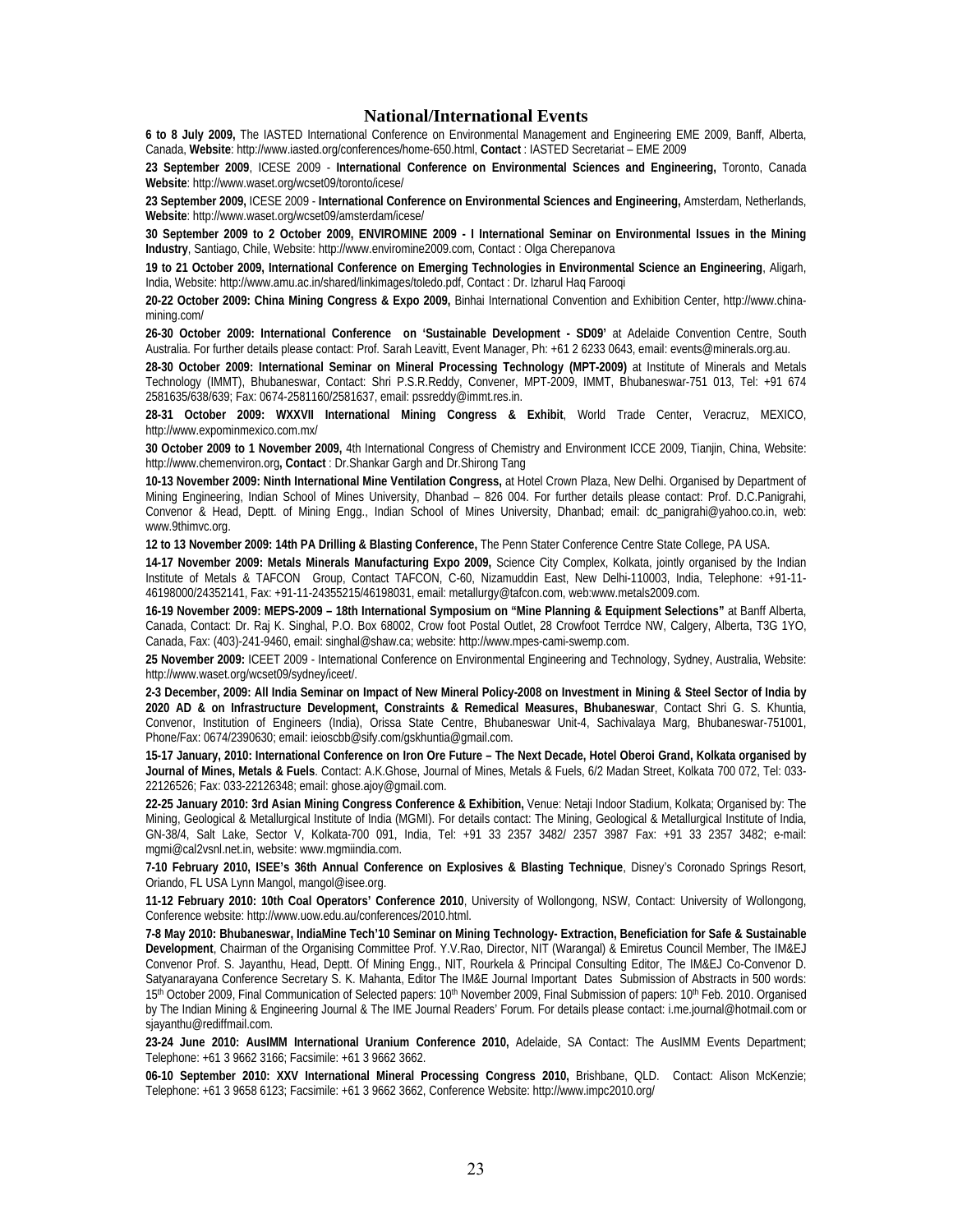# **ENVIS Query Form**

1. Name :2. Designation :

- 3. Organisation and Address :
- 4. E-mail :
- 5. Literature will be used for :
- 

# 6. Date : 7. Signature :

I would like to search your database in the following areas: (tick appropriate subjects, give keywords)

| <b>Subject</b>   |                                 | <b>Keywords</b> |   |   |  |
|------------------|---------------------------------|-----------------|---|---|--|
| 1.               | Mine Fires                      | .               | . | . |  |
| $\overline{2}$ . | <b>Water Pollution</b>          | .               | . | . |  |
| 3.               | Land Subsidence                 | .               | . | . |  |
| $4_{\cdot}$      | Noise & Vibration               | .               | . | . |  |
| 5.               | Ergonomics                      | .               | . | . |  |
| 6.               | Mine Soil Amendments            | .               | . | . |  |
| 7.               | Land Use                        | .               | . | . |  |
| 8.               | Policy & Planning               | .               | . | . |  |
| 9.               | Bioprocessing of Fuel           | .               | . | . |  |
| 10.              | Hydrogeology                    | .               | . | . |  |
| 11.              | Acid Mine Drainage              | .               | . | . |  |
| 12.              | <b>Waste Water Treatment</b>    | .               | . | . |  |
| 13.              | Air Pollution                   | .               | . | . |  |
| 14.              | <b>Land Reclamation</b>         | .               | . | . |  |
| 15.              | <b>Environmental Management</b> | .               | . | . |  |
| 16.              | Socio Economic Environment      | .               | . | . |  |
| 17.              | Solid Waste Management          | .               | . | . |  |
| 18.              | <b>Impact Assessment</b>        | .               | . | . |  |
| 19.              | Mine Spoil Amendment            | .               | . | . |  |
| 20.              | Health and Toxicology           | .               | . | . |  |
| 21.              | Mine Closure                    | .               | . | . |  |
| 22.              | Fly Ash Utilisation             | .               | . | . |  |

Please mail to the attention of **Dr. Gurdeep Singh**, The Co-ordinator, ENVIS Centre and Professor & Head, Centre of Mining Environment, Dept. of Environmental Science & Engineering Indian School of Mines, Dhanbad- 826004. Phone: (0326) 2296624/25; Fax: (0326) 2296624, 2296603, 2296613 *e-mail: gurdeep\_cme@indiatimes.com/ s\_gurdeep2001@yahoo.com* 

*Website: www.geocities.com/envis\_ism, http://ismenvis.nic.in*